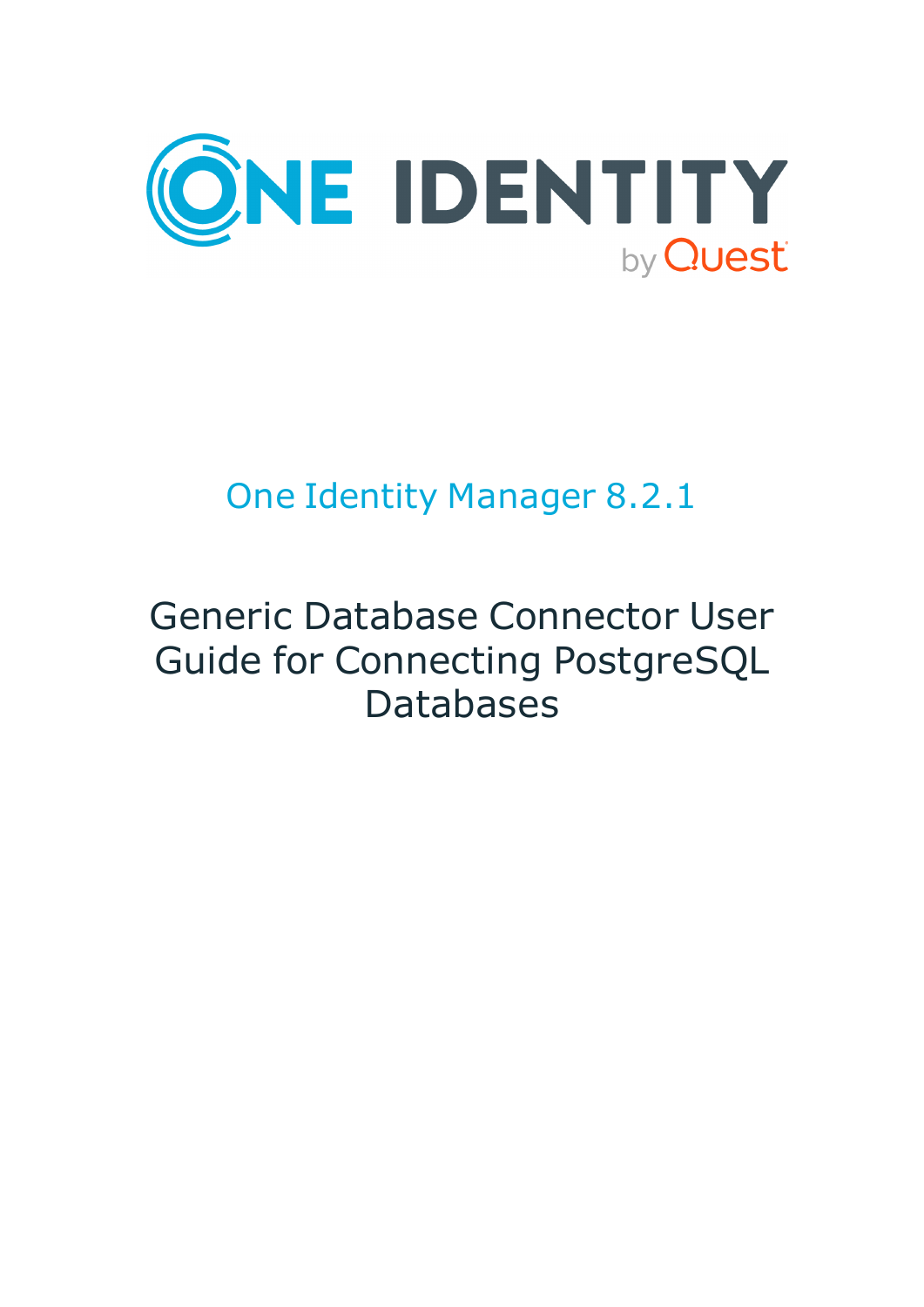#### **Copyright 2022 One Identity LLC.**

#### **ALL RIGHTS RESERVED.**

This guide contains proprietary information protected by copyright. The software described in this guide is furnished under a software license or nondisclosure agreement. This software may be used or copied only in accordance with the terms of the applicable agreement. No part of this guide may be reproduced or transmitted in any form or by any means, electronic or mechanical, including photocopying and recording for any purpose other than the purchaser's personal use without the written permission of One Identity LLC .

The information in this document is provided in connection with One Identity products. No license, express or implied, by estoppel or otherwise, to any intellectual property right is granted by this document or in connection with the sale of One Identity LLC products. EXCEPT AS SET FORTH IN THE TERMS AND CONDITIONS AS SPECIFIED IN THE LICENSE AGREEMENT FOR THIS PRODUCT, ONE IDENTITY ASSUMES NO LIABILITY WHATSOEVER AND DISCLAIMS ANY EXPRESS, IMPLIED OR STATUTORY WARRANTY RELATING TO ITS PRODUCTS INCLUDING, BUT NOT LIMITED TO, THE IMPLIED WARRANTY OF MERCHANTABILITY, FITNESS FOR A PARTICULAR PURPOSE, OR NON-INFRINGEMENT. IN NO EVENT SHALL ONE IDENTITY BE LIABLE FOR ANY DIRECT, INDIRECT, CONSEQUENTIAL, PUNITIVE, SPECIAL OR INCIDENTAL DAMAGES (INCLUDING, WITHOUT LIMITATION, DAMAGES FOR LOSS OF PROFITS, BUSINESS INTERRUPTION OR LOSS OF INFORMATION) ARISING OUT OF THE USE OR INABILITY TO USE THIS DOCUMENT, EVEN IF ONE IDENTITY HAS BEEN ADVISED OF THE POSSIBILITY OF SUCH DAMAGES. One Identity makes no representations or warranties with respect to the accuracy or completeness of the contents of this document and reserves the right to make changes to specifications and product descriptions at any time without notice. One Identity does not make any commitment to update the information contained in this document.

If you have any questions regarding your potential use of this material, contact:

One Identity LLC. Attn: LEGAL Dept 4 Polaris Way Aliso Viejo, CA 92656

Refer to our Web site ([http://www.OneIdentity.com](http://www.oneidentity.com/)) for regional and international office information.

#### **Patents**

One Identity is proud of our advanced technology. Patents and pending patents may apply to this product. For the most current information about applicable patents for this product, please visit our website at [http://www.OneIdentity.com/legal/patents.aspx](http://www.oneidentity.com/legal/patents.aspx).

#### **Trademarks**

One Identity and the One Identity logo are trademarks and registered trademarks of One Identity LLC. in the U.S.A. and other countries. For a complete list of One Identity trademarks, please visit our website at [www.OneIdentity.com/legal](http://www.oneidentity.com/legal). All other trademarks are the property of their respective owners.

#### **Legend**

- **WARNING: A WARNING icon highlights a potential risk of bodily injury or property damage, for which industry-standard safety precautions are advised. This icon is often associated with electrical hazards related to hardware.**
- **CAUTION: A CAUTION icon indicates potential damage to hardware or loss of data if** A **instructions are not followed.**

One Identity Manager Generic Database Connector User Guide for Connecting PostgreSQL Databases Updated - 27 April 2022, 02:27 Version - 8.2.1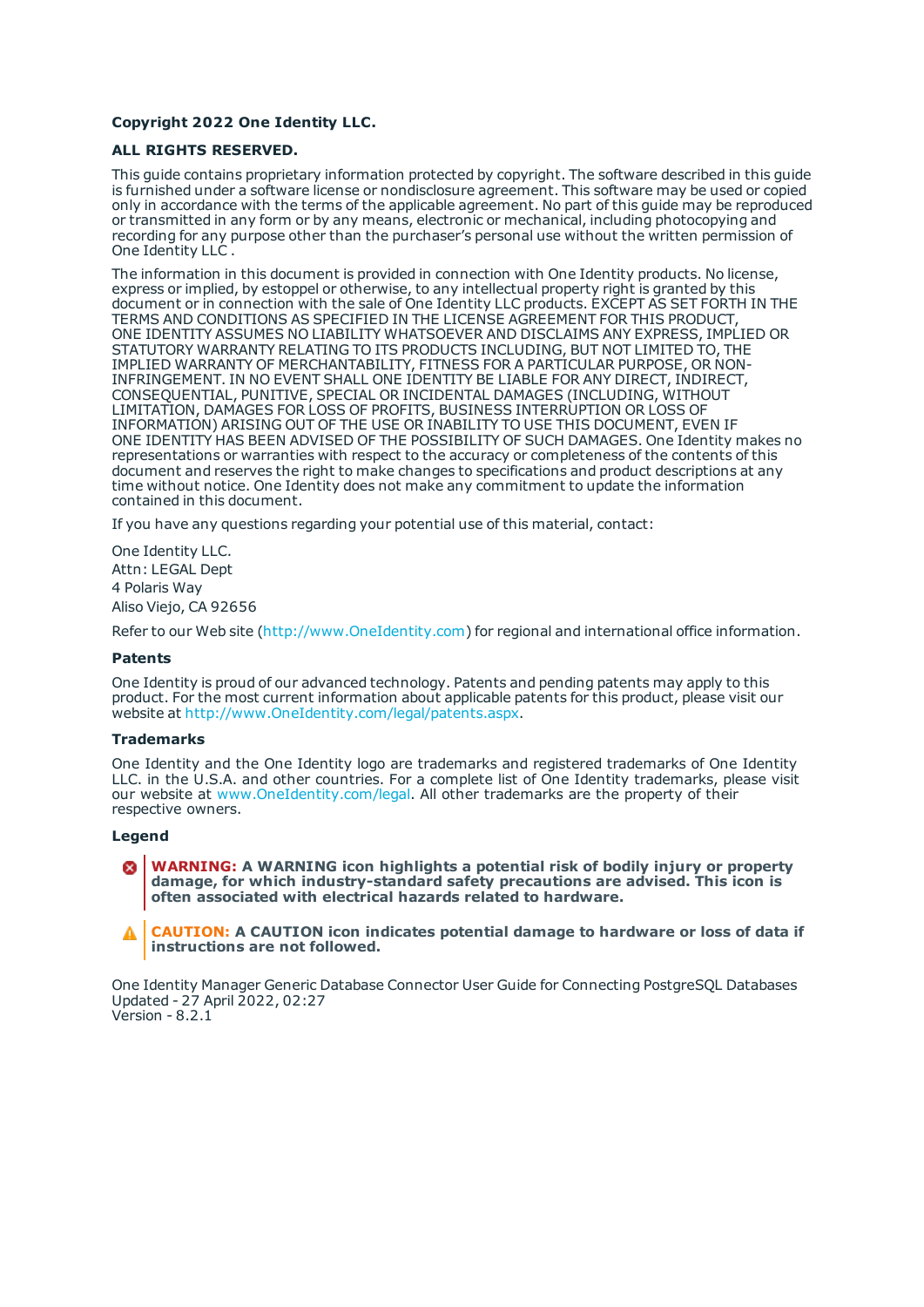## **Contents**

| Generic database connector for PostgreSQL databases  4 |  |
|--------------------------------------------------------|--|
|                                                        |  |
|                                                        |  |
|                                                        |  |
|                                                        |  |
|                                                        |  |
|                                                        |  |
|                                                        |  |
|                                                        |  |
|                                                        |  |
|                                                        |  |
|                                                        |  |
|                                                        |  |
|                                                        |  |
|                                                        |  |
|                                                        |  |
|                                                        |  |
|                                                        |  |
|                                                        |  |
|                                                        |  |
|                                                        |  |
|                                                        |  |

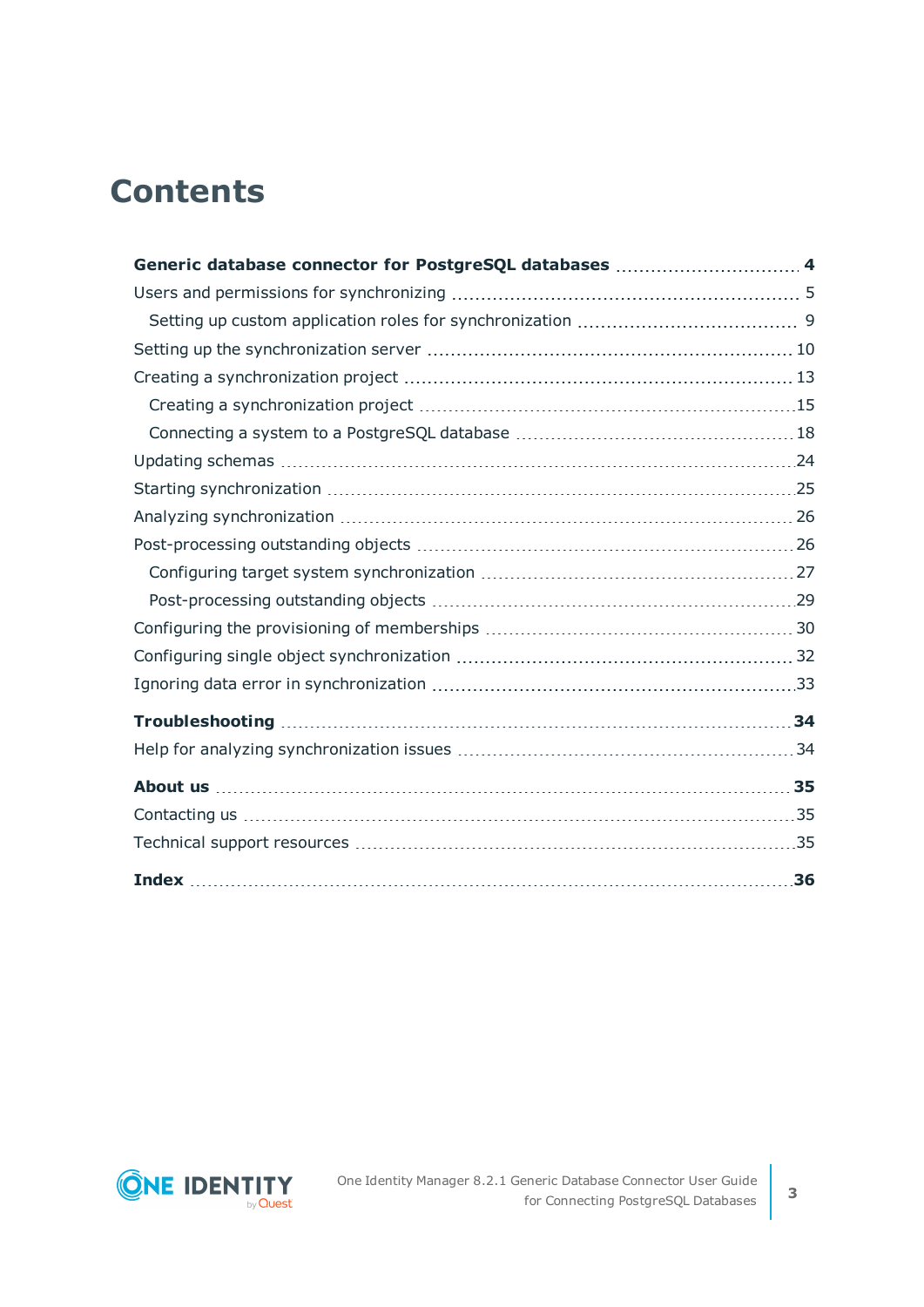# <span id="page-3-0"></span>**Generic database connector for PostgreSQL databases**

With this generic database connector, you can synchronize external databases with the One Identity Manager database. One Identity Manager supports connecting to PostgreSQL databases, amongst others.

The generic database connector cannot load any random external database system data configuration. For example, custom data types and columns containing value list are not currently supported.

The generic database connection does not provide a project template for setting up synchronization. You must create synchronization configuration components (such as mappings, workflows or start up configurations) manually after the synchronization project has been saved.

In the Synchronization Editor, external database tables and columns are referenced as schema types and schema properties.

### *To set up synchronization with a database*

- 1. Install and configure a synchronization server and declare the server as a Job server in One Identity Manager.
- 2. Provide One Identity Manager users with the required permissions for setting up synchronization and post-processing synchronization objects.
- 3. Create a synchronization project with the Synchronization Editor.

### **Detailed information about this topic**

- Setting up the [synchronization](#page-9-0) server on page  $10$
- $\cdot$  Users and permissions for [synchronizing](#page-4-0) on page  $5$
- $\cdot$  Creating a [synchronization](#page-12-0) project on page 13

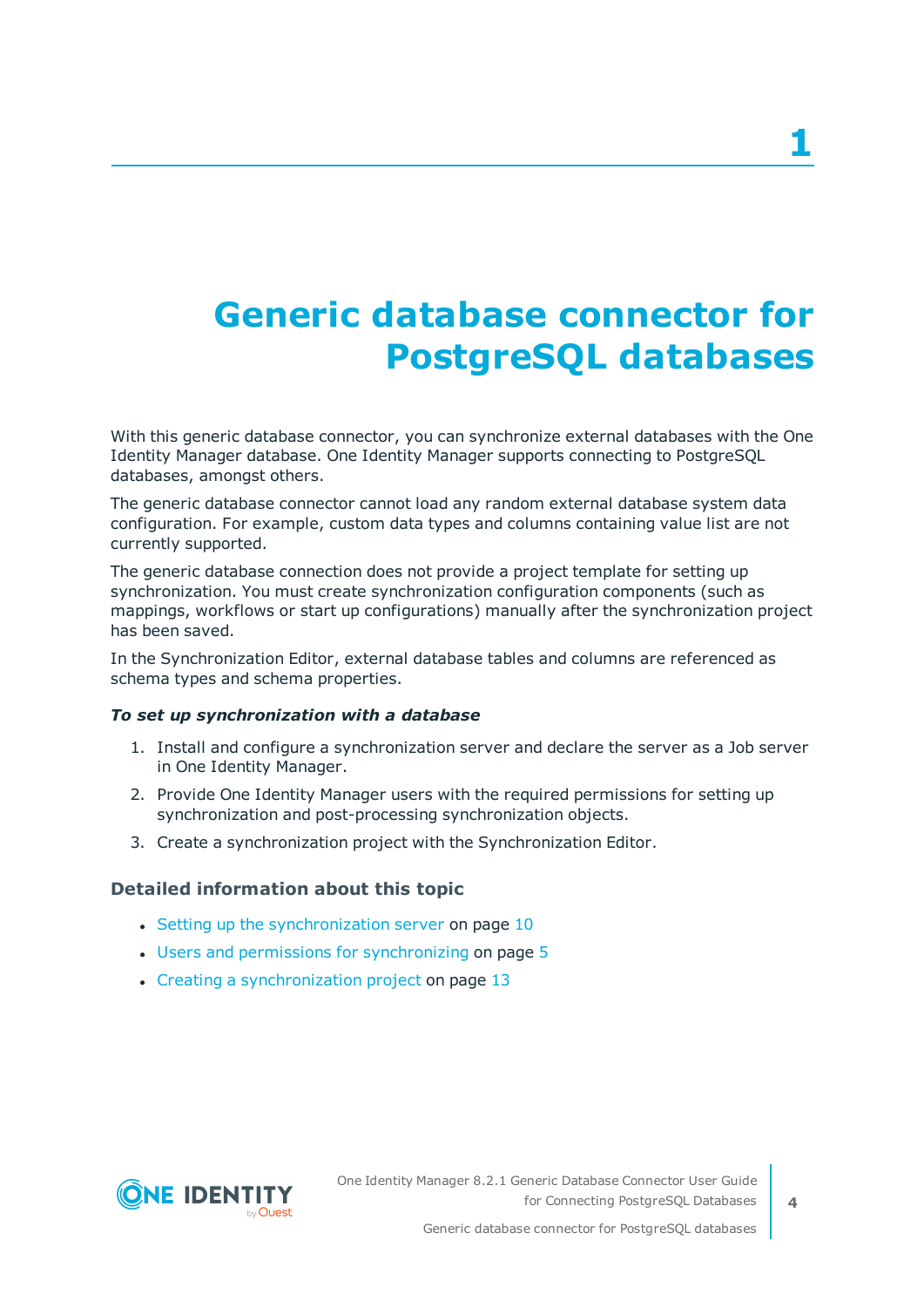## <span id="page-4-0"></span>**Users and permissions for synchronizing**

In the synchronization with the database connectors, there are three use cases for mapping synchronization objects in the One Identity Manager data model.

- 1. Mapping custom target systems
- 2. Mapping default tables (for example Person or Department)
- 3. Mapping custom tables

In the case of One Identity Manager tools non role-based login, it is sufficient to add a system user in the **DPR\_EditRights\_Methods** and **QBM\_LaunchPad** permissions groups. For more information about system users and permissions groups, see the *One Identity Manager Authorization and Authentication Guide*.

| User                                                             | Tasks                                                                                                                                        |  |  |  |
|------------------------------------------------------------------|----------------------------------------------------------------------------------------------------------------------------------------------|--|--|--|
| One Identity Manager<br>administrators                           | One Identity Manager administrator and administrative system<br>users Administrative system users are not added to application<br>roles.     |  |  |  |
|                                                                  | One Identity Manager administrators:                                                                                                         |  |  |  |
|                                                                  | • Create customized permissions groups for application<br>roles for role-based login to administration tools in the<br>Designer as required. |  |  |  |
|                                                                  | • Create system users and permissions groups for non role-<br>based login to administration tools in the Designer as<br>required.            |  |  |  |
|                                                                  | • Enable or disable additional configuration parameters in<br>the Designer as required.                                                      |  |  |  |
|                                                                  | • Create custom processes in the Designer as required.                                                                                       |  |  |  |
|                                                                  | • Create and configure schedules as required.                                                                                                |  |  |  |
| System users in the<br>DPR_EditRights_                           | • Configure and start synchronization in the<br>Synchronization Editor.                                                                      |  |  |  |
| <b>Methods</b> permissions<br>group                              | • Edit the synchronization's target system types as well as<br>outstanding objects in the Manager.                                           |  |  |  |
| System users in the<br><b>QBM_LaunchPad</b><br>permissions group | • Working with the Launchpad.                                                                                                                |  |  |  |

### **Table 1: Users and permissions groups for non role-based login**

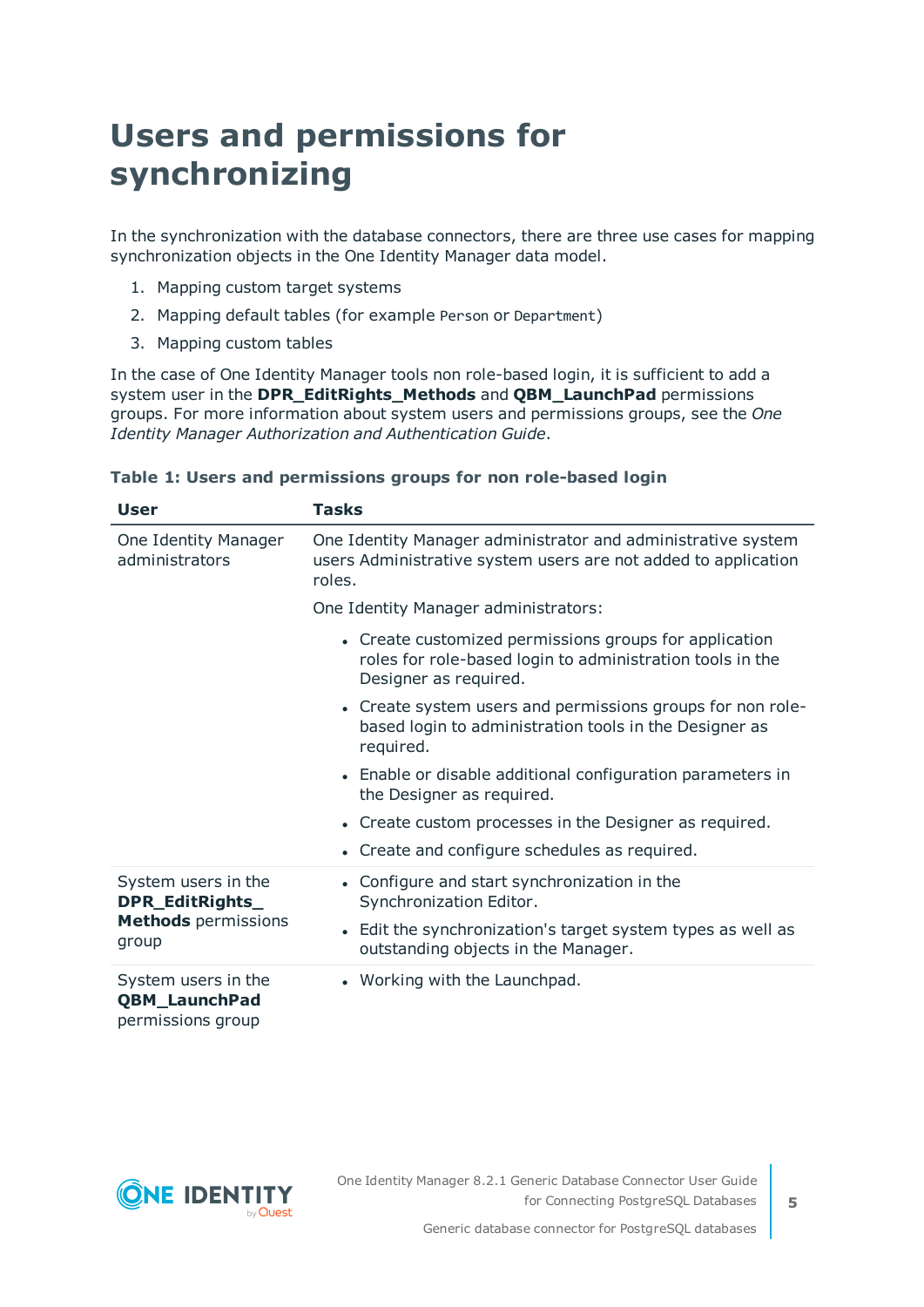There are different steps required for role-based login, in order to equip One Identity Manager users with the required permissions for setting up synchronization and postprocessing of synchronization objects.

|               | Table 2: User and permissions groups for role-based login: Mapped as custom |  |  |  |
|---------------|-----------------------------------------------------------------------------|--|--|--|
| target system |                                                                             |  |  |  |

| <b>User</b>                            | <b>Tasks</b>                                                                                                                                 |  |  |
|----------------------------------------|----------------------------------------------------------------------------------------------------------------------------------------------|--|--|
| One Identity Manager<br>administrators | One Identity Manager administrator and administrative system<br>users Administrative system users are not added to application<br>roles.     |  |  |
|                                        | One Identity Manager administrators:                                                                                                         |  |  |
|                                        | • Create customized permissions groups for application<br>roles for role-based login to administration tools in the<br>Designer as required. |  |  |
|                                        | • Create system users and permissions groups for non role-<br>based login to administration tools in the Designer as<br>required.            |  |  |
|                                        | • Enable or disable additional configuration parameters in<br>the Designer as required.                                                      |  |  |
|                                        | • Create custom processes in the Designer as required.                                                                                       |  |  |
|                                        | • Create and configure schedules as required.                                                                                                |  |  |
| Target system<br>administrators        | Target system administrators must be assigned to the Target<br>systems   Administrators application role.                                    |  |  |
|                                        | Users with this application role:                                                                                                            |  |  |
|                                        | • Administer application roles for individual target system<br>types.                                                                        |  |  |
|                                        | • Specify the target system manager.                                                                                                         |  |  |
|                                        | • Set up other application roles for target system managers<br>if required.                                                                  |  |  |
|                                        | • Specify which application roles for target system<br>managers are mutually exclusive.                                                      |  |  |
|                                        | • Authorize other employees to be target system<br>administrators.                                                                           |  |  |
|                                        | • Do not assume any administrative tasks within the target<br>system.                                                                        |  |  |
| Target system<br>managers              | Target system managers must be assigned to the Target<br>systems   Custom target systems application role or a<br>child application role.    |  |  |
|                                        | Users with this application role:                                                                                                            |  |  |
|                                        | • Assume administrative tasks for the target system.                                                                                         |  |  |



**6**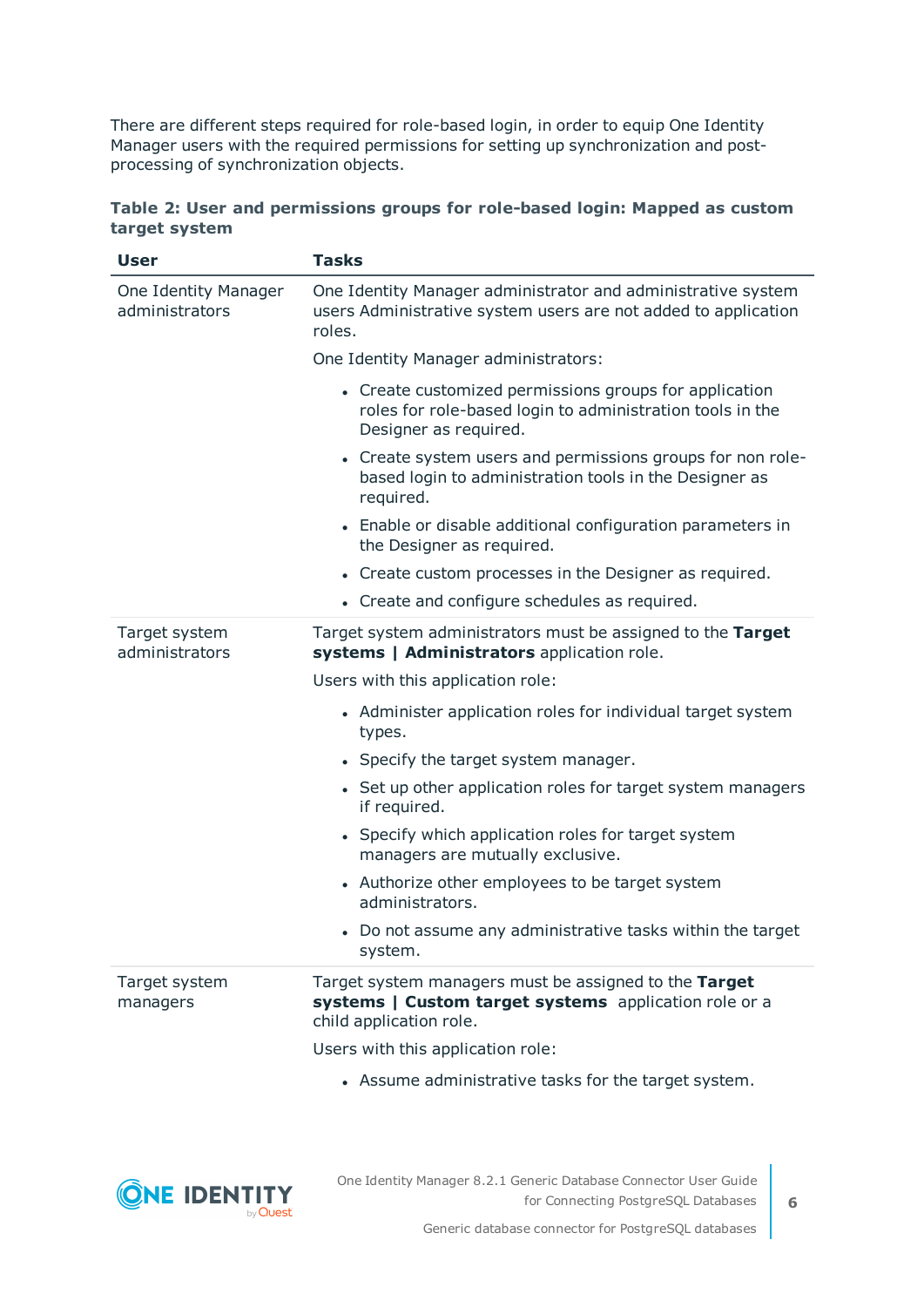| User | Tasks                                                                                                                                           |
|------|-------------------------------------------------------------------------------------------------------------------------------------------------|
|      | • Create, change, or delete target system objects.                                                                                              |
|      | • Edit password policies for the target system.                                                                                                 |
|      | • Prepare groups to add to the IT Shop.                                                                                                         |
|      | • Can add employees who have another identity than the<br><b>Primary identity.</b>                                                              |
|      | • Configure synchronization in the Synchronization Editor<br>and define the mapping for comparing target systems and<br>One Identity Manager.   |
|      | • Edit the synchronization's target system types and<br>outstanding objects.                                                                    |
|      | • Authorize other employees within their area of<br>responsibility as target system managers and create child<br>application roles if required. |

### **Table 3: User and permissions groups for role-based login: Default table mapping**

| <b>User</b>                            | <b>Tasks</b>                                                                                                                                 |
|----------------------------------------|----------------------------------------------------------------------------------------------------------------------------------------------|
| One Identity Manager<br>administrators | One Identity Manager administrator and administrative system<br>users Administrative system users are not added to application<br>roles.     |
|                                        | One Identity Manager administrators:                                                                                                         |
|                                        | • Create customized permissions groups for application<br>roles for role-based login to administration tools in the<br>Designer as required. |
|                                        | • Create system users and permissions groups for non role-<br>based login to administration tools in the Designer as<br>required.            |
|                                        | • Enable or disable additional configuration parameters in<br>the Designer as required.                                                      |
|                                        | • Create custom processes in the Designer as required.                                                                                       |
|                                        | • Create and configure schedules as required.                                                                                                |
|                                        | Custom application role Users with this application role:                                                                                    |
|                                        | • Configure and start synchronization in the<br>Synchronization Editor.                                                                      |
|                                        | • Edit the synchronization's target system types as well as<br>outstanding objects in the Manager.                                           |
|                                        | The application role gets its permissions through a custom<br>permissions group and the vi_4_SYNCPROJECT_ADMIN<br>permissions group.         |
|                                        |                                                                                                                                              |
|                                        |                                                                                                                                              |

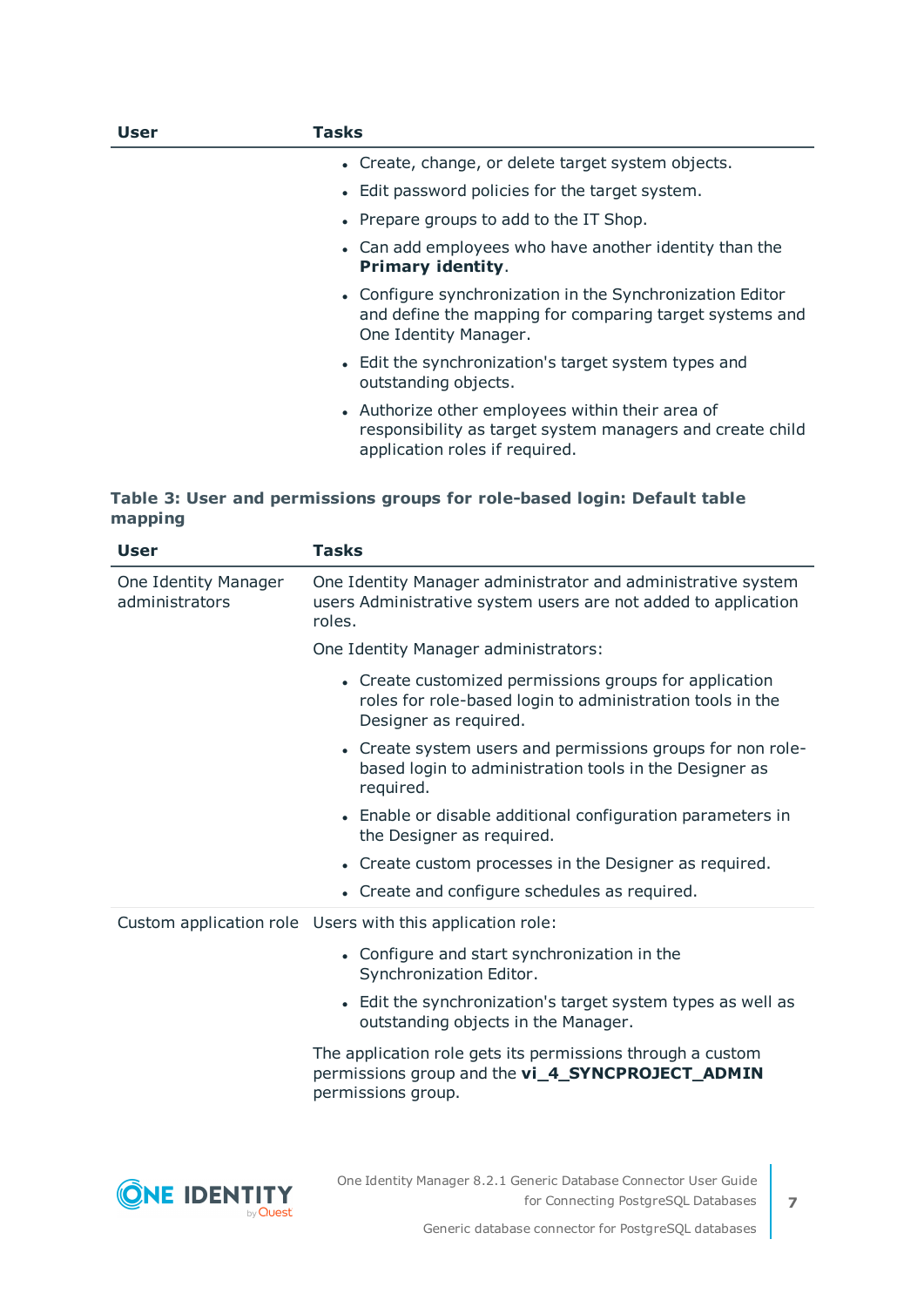### **Table 4: Users and permissions groups for role-based login: Custom table mapping**

| <b>User</b>                            | <b>Tasks</b>                                                                                                                                                                                                                                           |  |  |  |
|----------------------------------------|--------------------------------------------------------------------------------------------------------------------------------------------------------------------------------------------------------------------------------------------------------|--|--|--|
| One Identity Manager<br>administrators | One Identity Manager administrator and administrative system<br>users Administrative system users are not added to application<br>roles.                                                                                                               |  |  |  |
|                                        | One Identity Manager administrators:                                                                                                                                                                                                                   |  |  |  |
|                                        | • Create customized permissions groups for application<br>roles for role-based login to administration tools in the<br>Designer as required.                                                                                                           |  |  |  |
|                                        | • Create system users and permissions groups for non role-<br>based login to administration tools in the Designer as<br>required.                                                                                                                      |  |  |  |
|                                        | • Enable or disable additional configuration parameters in<br>the Designer as required.                                                                                                                                                                |  |  |  |
|                                        | • Create custom processes in the Designer as required.                                                                                                                                                                                                 |  |  |  |
|                                        | • Create and configure schedules as required.                                                                                                                                                                                                          |  |  |  |
| Application roles for<br>custom tasks  | Administrators must be assigned to the <b>Custom</b>  <br>Administrators application role.                                                                                                                                                             |  |  |  |
|                                        | Users with this application role:                                                                                                                                                                                                                      |  |  |  |
|                                        | • Administrate custom application roles.                                                                                                                                                                                                               |  |  |  |
|                                        | • Set up other application roles for managers if required.                                                                                                                                                                                             |  |  |  |
| Manager for custom<br>tasks            | Managers must be assigned to the Custom   Managers<br>application role or a child role.                                                                                                                                                                |  |  |  |
|                                        | Users with this application role:                                                                                                                                                                                                                      |  |  |  |
|                                        | • Add custom task in One Identity Manager.                                                                                                                                                                                                             |  |  |  |
|                                        | • Configure and start synchronization in the<br>Synchronization Editor.                                                                                                                                                                                |  |  |  |
|                                        | • Edit the synchronization's target system types as well as<br>outstanding objects in the Manager.                                                                                                                                                     |  |  |  |
|                                        | You can use these application roles, for example, to guarantee<br>One Identity Manager user permissions on custom tables or<br>columns. All application roles that you define here must obtain<br>their permissions through custom permissions groups. |  |  |  |
|                                        | The application role gets its permissions through a custom<br>permissions group and the vi_4_SYNCPROJECT_ADMIN<br>permissions group.                                                                                                                   |  |  |  |

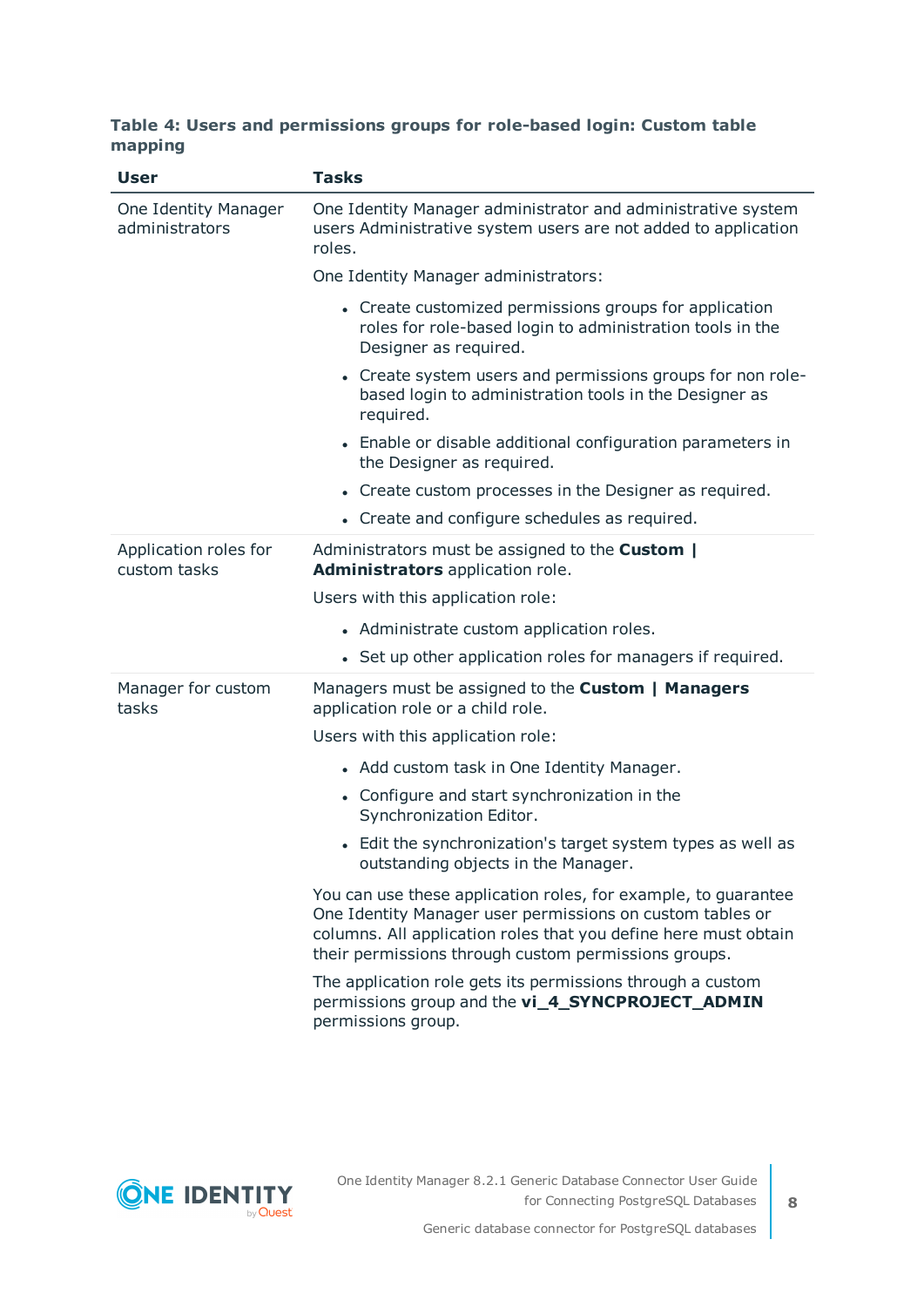### *To configure synchronization projects and target system synchronization (in the use cases 2 and 3)*

- 1. Set up a custom permissions group with all permissions for configuring synchronization and editing synchronization objects.
- 2. Assign a custom application role to this permissions group.

### **Detailed information about this topic**

• Setting up custom application roles for [synchronization](#page-8-0) on page 9

### <span id="page-8-0"></span>**Setting up custom application roles for synchronization**

For role-based login, create a custom application role to guarantee One Identity Manager users the necessary permissions for configuring synchronization and handling outstanding objects. This application role obtains the required permissions by using a custom permissions group.

### *To set up an application role for synchronization (use case 2):*

- 1. In the Manager, select the default application role to use to edit the objects you want to synchronization.
	- Establish the application role's default permissions group.

If you want to import employee data, for example, select the **Identity Management | Employees | Administrators** application role. The default permissions group of this application role is **vi\_4\_PERSONADMIN**.

- 2. In the Designer, create a new permissions group .
	- <sup>l</sup> Set the **Only use for role based authentication** option.
- 3. Make the new permissions group dependent on the **vi\_4\_SYNCPROJECT\_ADMIN** permissions group.

Then the **vi\_4\_SYNCPROJECT\_ADMIN** permissions groups must be assigned as the parent permissions group. This means that the new permissions group inherits the properties.

4. Make the new permissions group dependent on the default permissions group of the selected default application role.

Then the default permissions groups must be assigned as the parent permissions group. This means that the new permissions group inherits the properties.

- 5. Save the changes.
- 6. In the Manager, create a new application role.

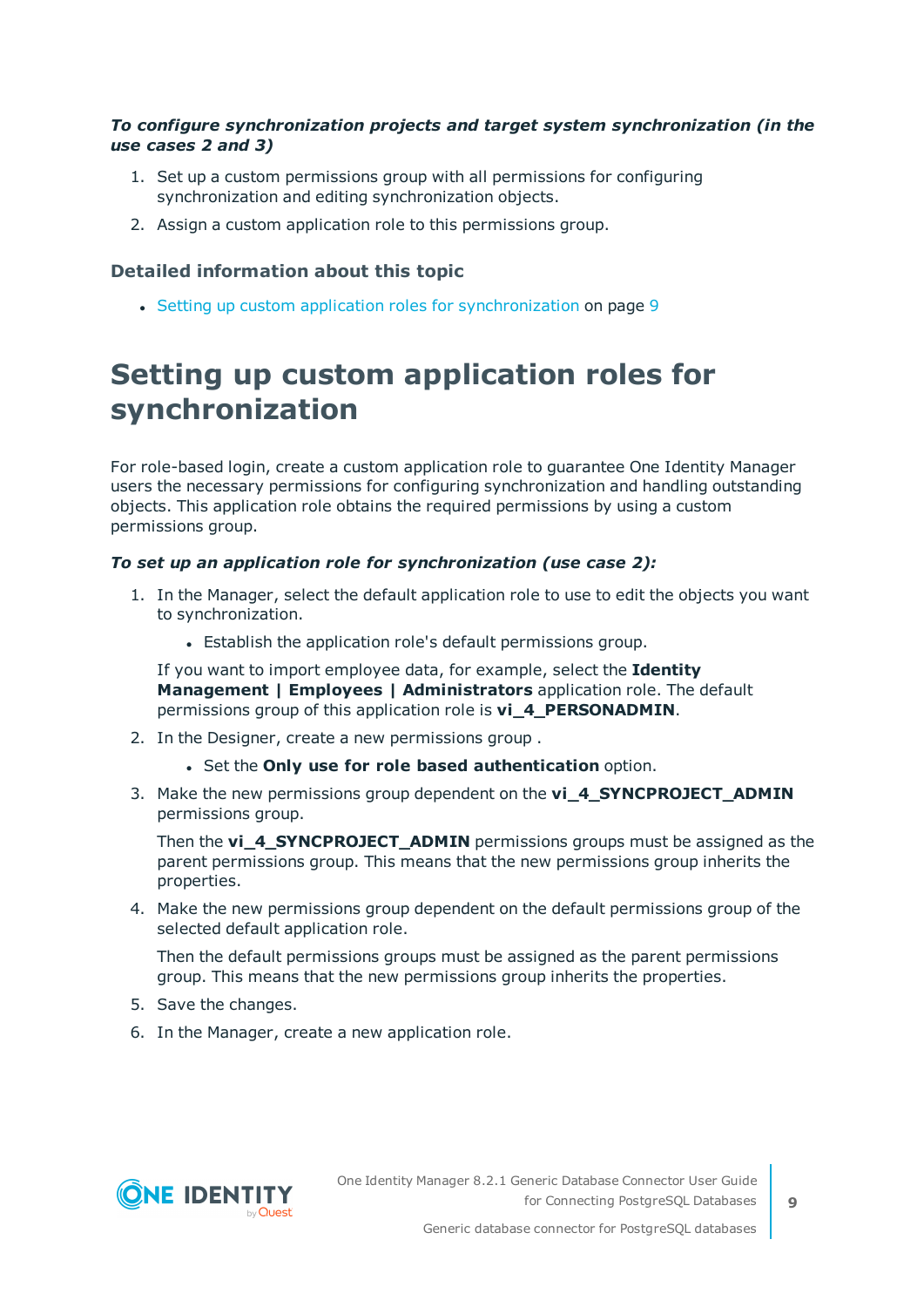- a. Assign the selected application role to be the parent application role.
- b. Assign the newly created permissions group.
- 7. Assign employees to this application role.
- 8. Save the changes.

### *To set up an application role for synchronization (use case 3):*

- 1. In the Designer, create a new permissions group for custom tables that are populated by synchronization.
	- <sup>l</sup> Set the **Only use for role based authentication** option.
- 2. Guarantee this permissions group all the required permissions to the custom tables.
- 3. Create another permissions group for synchronization.
	- <sup>l</sup> Set the **Only use for role based authentication** option.
- 4. Make the permissions group for synchronization dependent on the permissions group for custom tables.

Then the permissions group for custom tables must be assigned as the parent permissions group. This means the permissions groups for synchronization inherits its properties.

5. Make the permissions group for synchronization dependent on the **vi\_4\_ SYNCPROJECT ADMIN** permissions group.

Then the **vi\_4\_SYNCPROJECT\_ADMIN** permissions groups must be assigned as the parent permissions group. This means the permissions groups for synchronization inherits its properties.

- 6. Save the changes.
- 7. In the Manager, create a new application role.
	- a. Assign the **Custom | Managers** application role as the parent application role.
	- b. Assign the permissions group for the synchronization.
- 8. Assign employees to this application role.
- 9. Save the changes.

For more information about setting up application roles and permissions groups, see the *One Identity Manager Authorization and Authentication Guide*.

## <span id="page-9-0"></span>**Setting up the synchronization server**

A server with the following software must be available for setting up synchronization:

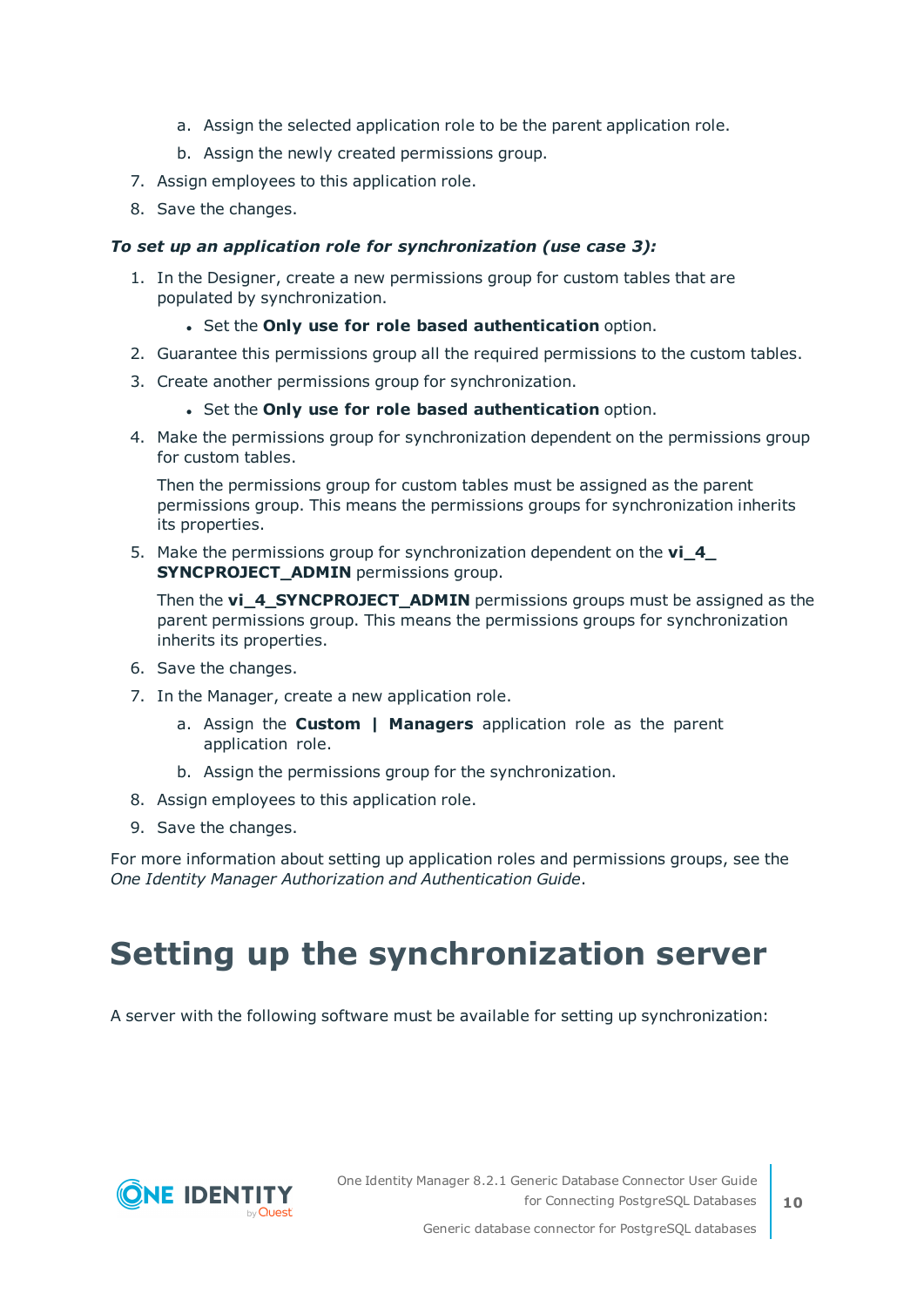- One Identity Manager Service
	- Install One Identity Manager components with the installation wizard.
		- 1. Select **Select installation modules with existing database**.
		- 2. Select the **Server | Job server** machine role.

For more information about system requirements for installing the One Identity Manager Service, see the *One Identity Manager Installation Guide*.

- ADO.NET provider for PostgreSQL
	- Copy the provider DLL to the One Identity Manager Service's installation directory.

The synchronization server must be declared as a Job server in One Identity Manager.

Use the One Identity Manager Service to install the Server Installer. The program runs the following steps:

- Sets up a Job server.
- Specifies machine roles and server function for the Job server.
- Remotely installs One Identity Manager Service components corresponding to the machine roles.
- Configures the One Identity Manager Service.
- Starts the One Identity Manager Service.

NOTE: The program performs a remote installation of the One Identity Manager Service. Local installation of the service is not possible with this program.

To remotely install the One Identity Manager Service, you must have an administrative workstation on which the One Identity Manager components are installed. For detailed information about installing a workstation, see the *One Identity Manager Installation Guide*.

NOTE: To generate processes for the Job server, you need the provider, connection parameters, and the authentication data. By default, this information is determined from the database connection data. If the Job server runs through an application server, you must configure extra connection data in the Designer. For detailed information about setting up Job servers, see the *One Identity Manager Configuration Guide*.

### *To remotely install and configure One Identity Manager Service on a server*

- 1. Start the Server Installer program on your administrative workstation.
- 2. On the **Database connection** page, enter the valid connection credentials for the One Identity Manager database.
- 3. On the **Server properties** page, specify the server on which you want to install the One Identity Manager Service.
	- a. Select a Job server from the **Server** menu.
		- OR -

To create a new Job server, click **Add**.

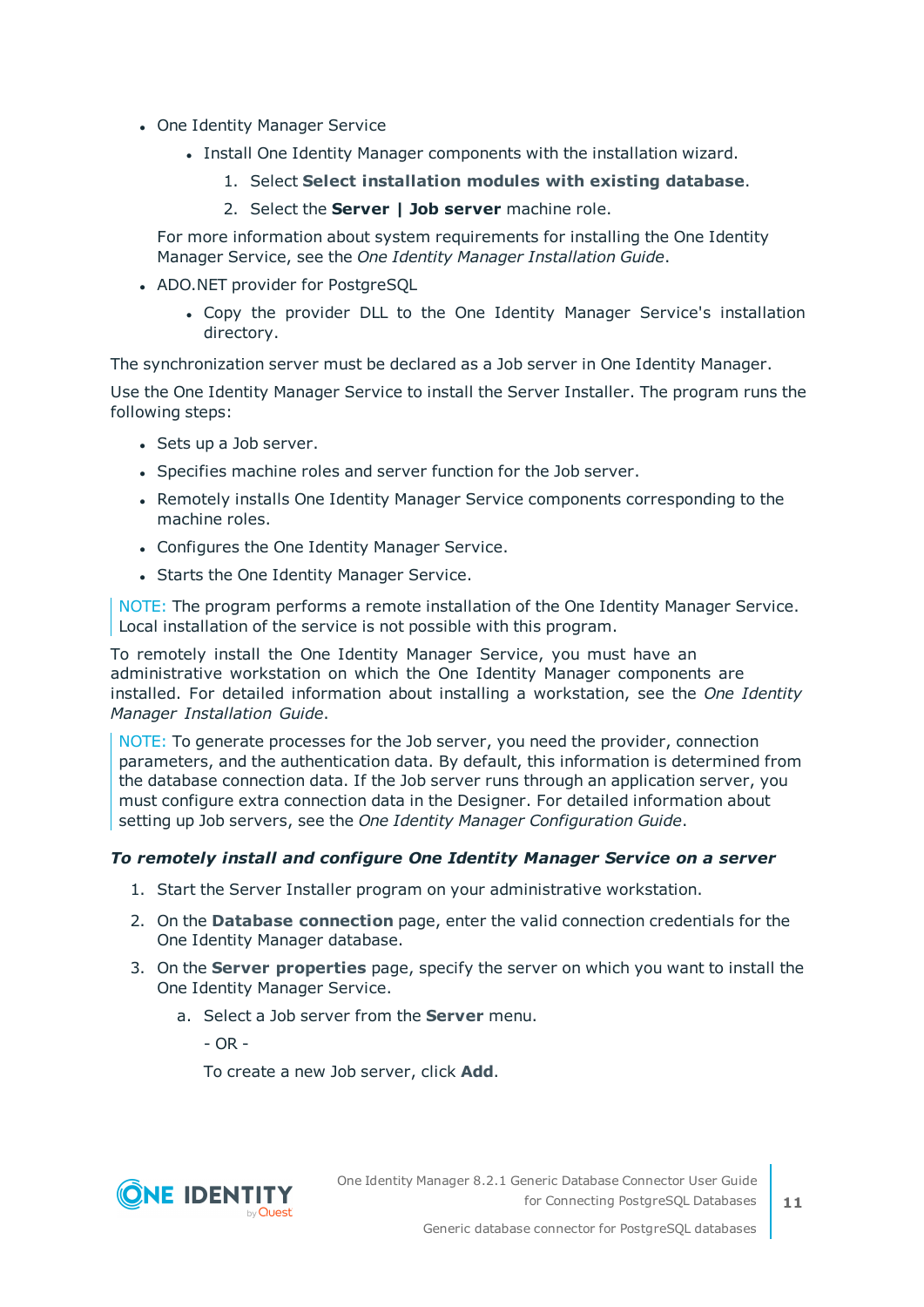- b. Enter the following data for the Job server.
	- **Server:** Name of the Job server.
	- <sup>l</sup> **Queue**: Name of the queue to handle the process steps. Each Job server within the network must have a unique queue identifier. The process steps are requested by the Job queue using this exact queue name. The queue identifier is entered in the One Identity Manager Service configuration file.
	- <sup>l</sup> **Full server name**: Full server name in accordance with DNS syntax.

Syntax:

<Name of servers>.<Fully qualified domain name>

NOTE: You can use the **Extended** option to make changes to other properties for the Job server. You can also edit the properties later with the Designer.

- 4. On the **Machine roles** page, select **Job server**.
- 5. On the **Server functions** page, select **Generic database connector**.
- 6. On the **Service Settings** page, enter the connection data and check the One Identity Manager Service configuration.

NOTE: The initial service configuration is predefined. If further changes need to be made to the configuration, you can do this later with the Designer. For detailed information about configuring the service, see the *One Identity Manager Configuration Guide*.

- For a direct connection to the database:
	- 1. Select **Process collection > sqlprovider**.
	- 2. Click the **Connection parameter** entry, then click the **Edit** button.
	- 3. Enter the connection data for the One Identity Manager database.
- For a connection to the application server:
	- 1. Select **Process collection**, click the **Insert** button and select **AppServerJobProvider**.
	- 2. Click the **Connection parameter** entry, then click the **Edit** button.
	- 3. Enter the connection data for the application server.
	- 4. Click the **Authentication data** entry and click the **Edit** button.
	- 5. Select the authentication module. Depending on the authentication module, other data may be required, such as user and password. For detailed information about One Identity Manager authentication modules, see the *One Identity Manager Authorization and Authentication Guide*.
- 7. To configure remote installations, click **Next**.
- 8. Confirm the security prompt with **Yes**.
- 9. On the **Select installation source** page, select the directory with the install files. Change the directory if necessary.

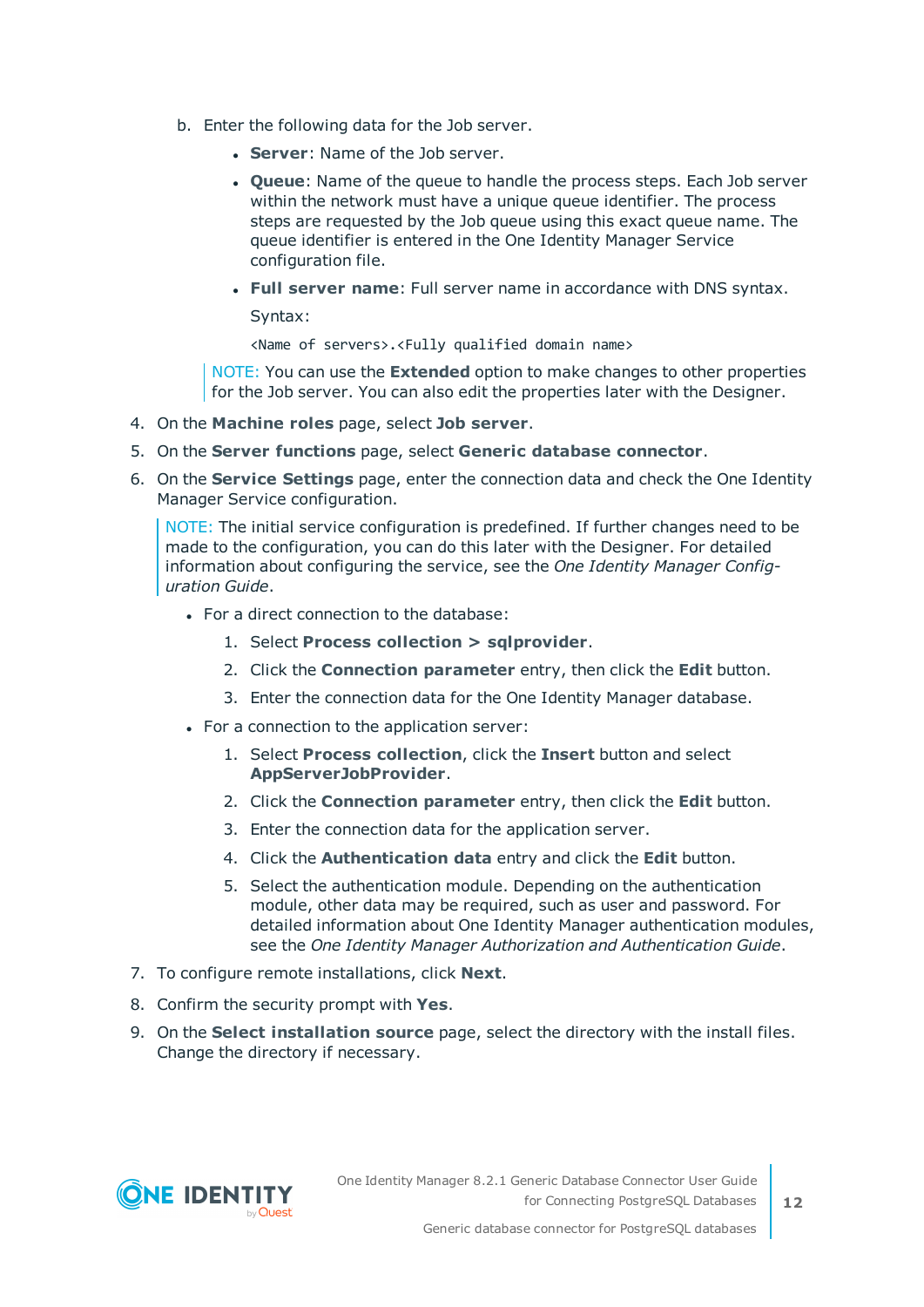- 10. If the database is encrypted, on the **Select private key file** page, select the file with the private key.
- 11. On the **Service access** page, enter the service's installation data.
	- **Computer:** Enter the name or IP address of the server that the service is installed and started on.
	- <sup>l</sup> **Service account**: Enter the details of the user account that the One Identity Manager Service is running under. Enter the user account, the user account's password and password confirmation.

The service is installed using the user account with which you are logged in to the administrative workstation. If you want to use another user account for installing the service, you can enter it in the advanced options. You can also change the One Identity Manager Service details, such as the installation directory, name, display name, and the One Identity Manager Service description, using the advanced options.

12. Click **Next** to start installing the service.

Installation of the service occurs automatically and may take some time.

13. Click **Finish** on the last page of the Server Installer.

NOTE: In a default installation, the service is entered in the server's service management with the name **One Identity Manager Service**.

## <span id="page-12-0"></span>**Creating a synchronization project**

A synchronization project collects all the information required for synchronizing the One Identity Manager database with a target system. Connection data for target systems, schema types and properties, mapping, and synchronization workflows all belong to this.

Make the following information available for setting up a synchronization project for synchronizing with the generic database connector.

| <b>Data</b>               | <b>Explanation</b>                                                                                                                                                                                                                                                                 |  |  |
|---------------------------|------------------------------------------------------------------------------------------------------------------------------------------------------------------------------------------------------------------------------------------------------------------------------------|--|--|
| Synchronization<br>server | All One Identity Manager Service actions are run against the<br>target system environment on the synchronization server. Data<br>entries required for synchronization and administration with the<br>One Identity Manager database are processed by the<br>synchronization server. |  |  |
|                           | Installed components:                                                                                                                                                                                                                                                              |  |  |
|                           | • One Identity Manager Service (started)                                                                                                                                                                                                                                           |  |  |
|                           | The synchronization server must be declared as a Job server in<br>One Identity Manager. The Job server name is required.                                                                                                                                                           |  |  |

### **Table 5: Information required for setting up a synchronization project**

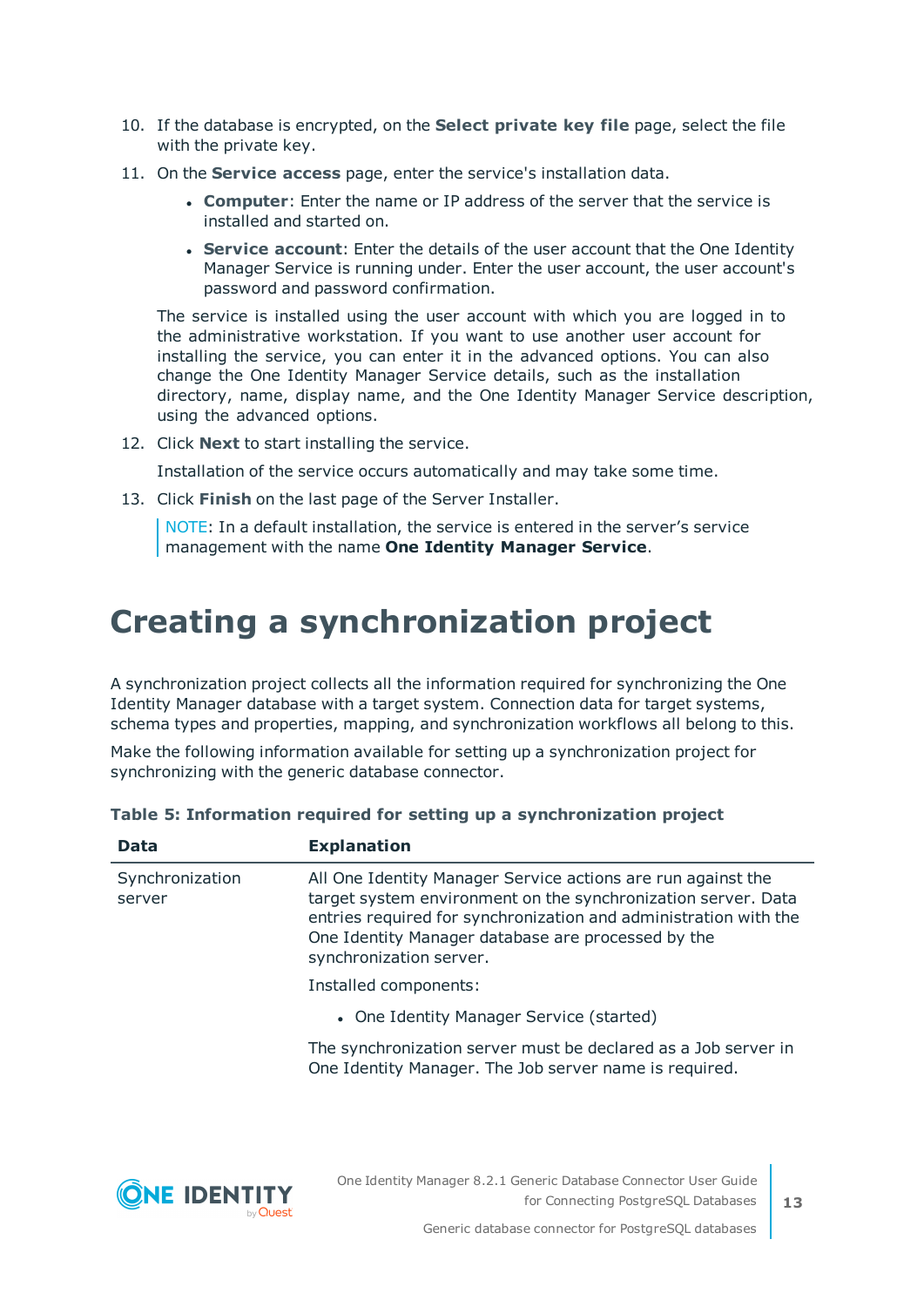| Data                        | <b>Explanation</b>                                                                                                                                                                                                                                                                                                                                                                                                                                                                                                                                                            |
|-----------------------------|-------------------------------------------------------------------------------------------------------------------------------------------------------------------------------------------------------------------------------------------------------------------------------------------------------------------------------------------------------------------------------------------------------------------------------------------------------------------------------------------------------------------------------------------------------------------------------|
|                             | For more information, see Setting up the synchronization server<br>on page 10.                                                                                                                                                                                                                                                                                                                                                                                                                                                                                                |
| Remote connection<br>server | To configure synchronization with a target system, One Identity<br>Manager must load the data from the target system. One<br>Identity Manager communicates directly with the target system<br>to do this. Sometimes direct access from the workstation, on<br>which the Synchronization Editor is installed, is not possible. For<br>example, because of the firewall configuration or the<br>workstation does not fulfill the necessary hardware and software<br>requirements. If direct access is not possible from the<br>workstation, you can set up a remote connection. |
|                             | The remote connection server and the workstation must be in<br>the same Active Directory domain.                                                                                                                                                                                                                                                                                                                                                                                                                                                                              |
|                             | Remote connection server configuration:                                                                                                                                                                                                                                                                                                                                                                                                                                                                                                                                       |
|                             | • One Identity Manager Service is started                                                                                                                                                                                                                                                                                                                                                                                                                                                                                                                                     |
|                             | • RemoteConnectPlugin is installed                                                                                                                                                                                                                                                                                                                                                                                                                                                                                                                                            |
|                             | • ADO.NET provider for PostgreSQL                                                                                                                                                                                                                                                                                                                                                                                                                                                                                                                                             |
|                             | • Copy the provider DLL to the One Identity Manager<br>Service's installation directory.                                                                                                                                                                                                                                                                                                                                                                                                                                                                                      |
|                             | The remote connection server must be declared as a Job server<br>in One Identity Manager. The Job server name is required.                                                                                                                                                                                                                                                                                                                                                                                                                                                    |
|                             | TIP: The remote connection server requires the same config-<br>uration as the synchronization server (with regard to the<br>installed software and entitlements). Use the synchronization<br>as remote connection server at the same time, by simply<br>installing the RemoteConnectPlugin as well.                                                                                                                                                                                                                                                                           |
|                             | For more detailed information about setting up a remote<br>connection, see the One Identity Manager Target System<br>Synchronization Reference Guide.                                                                                                                                                                                                                                                                                                                                                                                                                         |
| Synchronization<br>workflow | Set the <b>Data import</b> option in the synchronization step if<br>synchronization data is imported from a secondary system.                                                                                                                                                                                                                                                                                                                                                                                                                                                 |
|                             | For more detailed information about synchronizing user data<br>with different systems, see the One Identity Manager Target<br>System Synchronization Reference Guide.                                                                                                                                                                                                                                                                                                                                                                                                         |
| Base object                 | You cannot normally specify a base object for synchronizing with<br>database connectors. In this case, assignment of one base table<br>and the synchronization server is sufficient.                                                                                                                                                                                                                                                                                                                                                                                          |
|                             | • Select the table from the <b>Base table</b> menu in which to<br>load the objects. The base table can be used to defined                                                                                                                                                                                                                                                                                                                                                                                                                                                     |

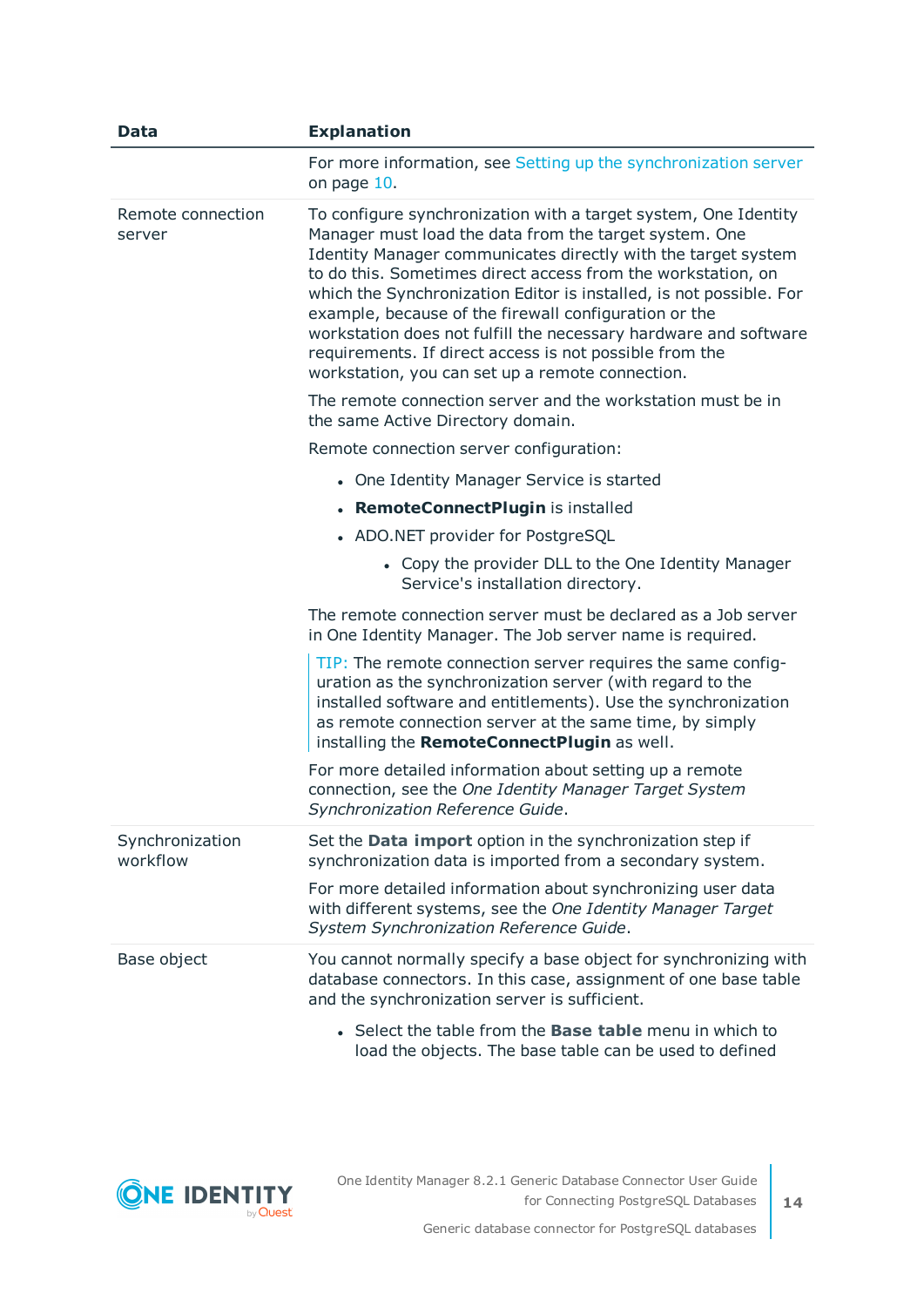| <b>Data</b>  | <b>Explanation</b>                                                                                                                                                                     |  |  |  |
|--------------|----------------------------------------------------------------------------------------------------------------------------------------------------------------------------------------|--|--|--|
|              | downstream processes for synchronization. For more<br>information about downstream processes, see the One<br><b>Identity Manager Target System Synchronization</b><br>Reference Guide. |  |  |  |
|              | • The Synchronization servers menu displays all Job<br>servers with an enabled Generic database connector<br>server function.                                                          |  |  |  |
| Variable set | If you implement specialized variable sets, ensure that the start<br>up configuration and the base object use the same variable set.                                                   |  |  |  |

### *To configure synchronization with the generic database connector*

- 1. Create a new synchronization project.
- 2. Add mappings. Define property mapping rules and object matching rules.
- 3. Create synchronization workflows.
- 4. Create a start up configuration.
- 5. Define the synchronization scope.
- 6. Specify the base object of the synchronization.
- 7. Specify the extent of the synchronization log.
- 8. Run a consistency check.
- 9. Activate the synchronization project.
- 10. Save the new synchronization project in the database.

### **Detailed information about this topic**

• Creating a [synchronization](#page-14-0) project on page 15

### <span id="page-14-0"></span>**Creating a synchronization project**

There is a wizard to assist you with setting up a synchronization project. This wizard takes you through all the steps you need to set up initial synchronization with a target system. Click **Next** once you have entered all the data for a step.

NOTE: The following sequence describes how to configure a synchronization project if the Synchronization Editor is both:

- Run in default mode
- Started from the Launchpad

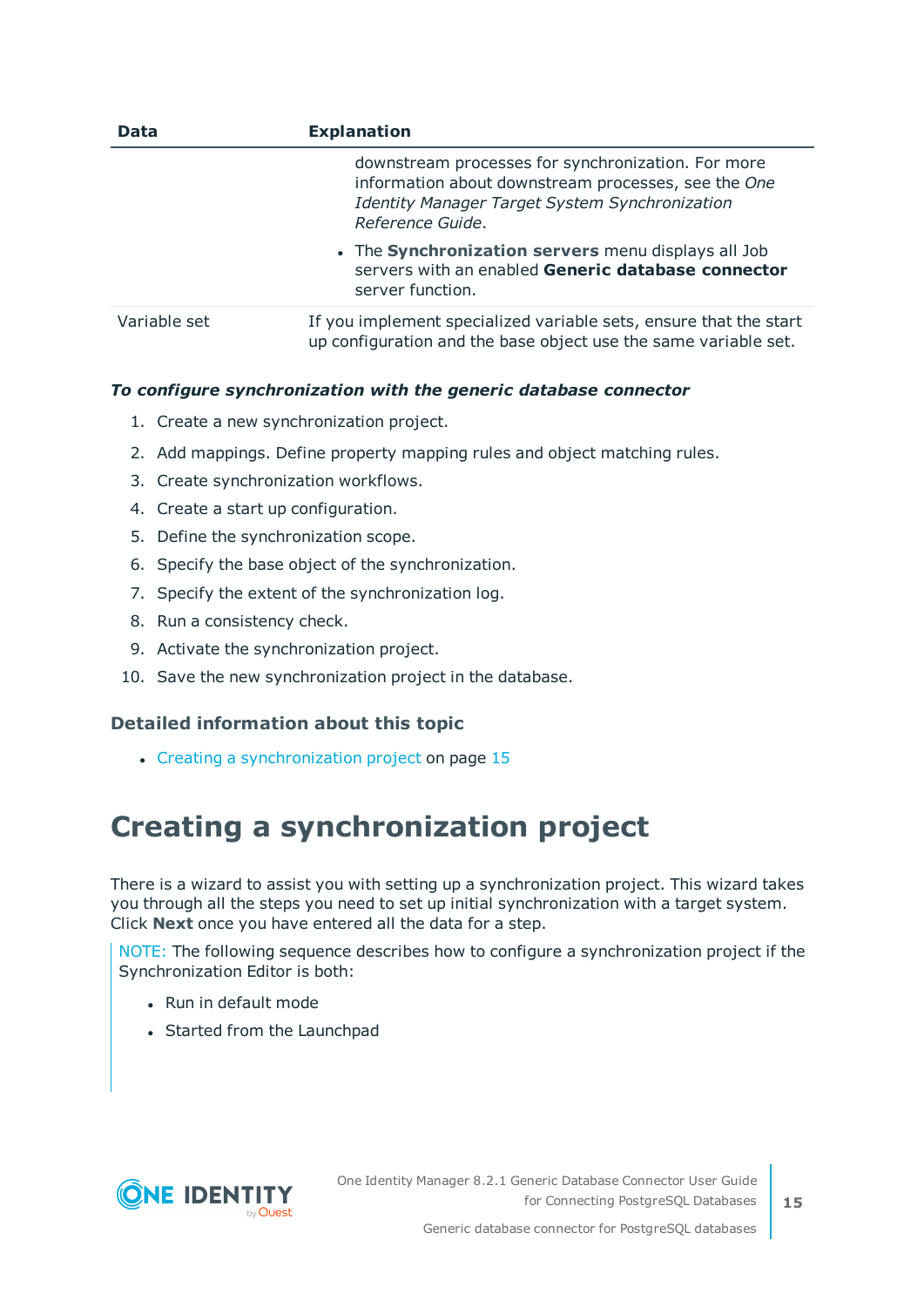If you run the project wizard in expert mode or directly from the Synchronization Editor, additional configuration settings can be made. Follow the project wizard instructions through these steps.

### *To set up a synchronization project*

1. Start the Launchpad and log in on the One Identity Manager database.

NOTE: If synchronization is run by an application server, connect the database through the application server.

2. Select the **Generic Database Connector** and click **Run**.

This starts the Synchronization Editor's project wizard.

- 3. On the **System access** page, specify how One Identity Manager can access the target system.
	- If access is possible from the workstation on which you started the Synchronization Editor, do not change any settings.
	- If access is not possible from the workstation on which you started the Synchronization Editor, you can set up a remote connection.

Enable the **Connect using remote connection server** option and select the server to be used for the connection under **Job server**.

- <sup>l</sup> Click **Next** to start the system connection wizard to create a connection to an external database.
- 4. On the **Select database system** page, select the database system to which you want to connect.
	- <sup>l</sup> Select **PostgreSQL**.
- 5. Configure the system connection.

For more [information,](#page-17-0) see Connecting a system to a PostgreSQL database on [page](#page-17-0) 18.

- 6. On the **Save configuration** page, you can save the current configuration as a template. When you reconnect to a database system of the same type, you can use this configuration as a template.
	- I Click **a** and enter the name and repository of the configuration file.
- 7. You can save the connection data on the last page of the system connection wizard.
	- <sup>l</sup> Set the **Save connection locally** option to save the connection data. This can be reused when you set up other synchronization projects.
	- <sup>l</sup> Click **Finish**, to end the system connection wizard and return to the project wizard.
- 8. On the **One Identity Manager Connection** tab, test the data for connecting to the One Identity Manager database. The data is loaded from the connected database. Reenter the password.

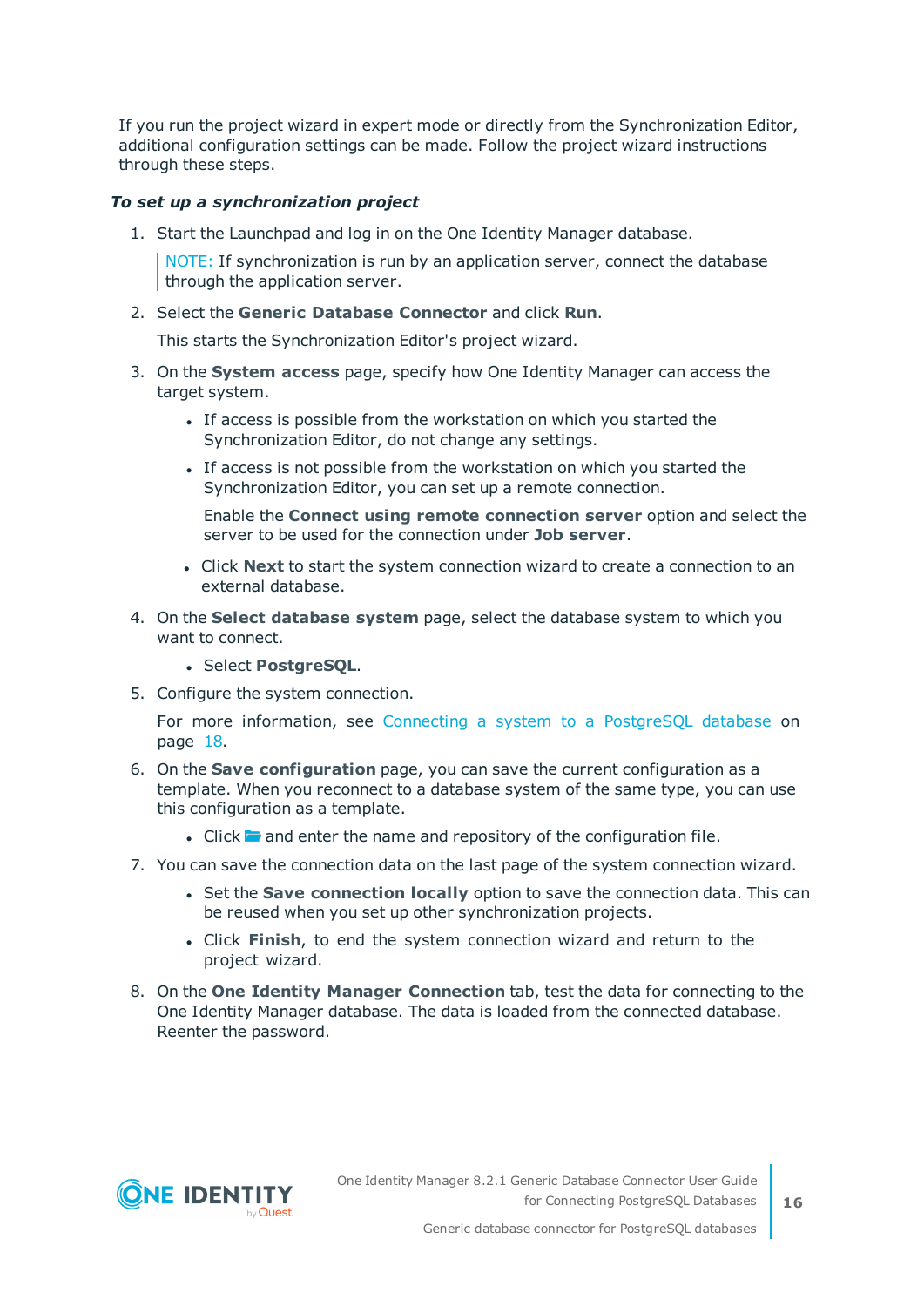### NOTE:

- If you use an unencrypted One Identity Manager database and have not yet saved any synchronization projects to the database, you need to enter all connection data again.
- . This page is not shown if a synchronization project already exists.
- 9. The wizard loads the target system schema. This may take a few minutes depending on the type of target system access and the size of the target system.
- 10. On the **Select project template** page, select a project template to use for setting up the synchronization configuration.

NOTE: The generic database connector does not provide a default project template for setting up synchronization. If you have created your own project template, you can select it to configure the synchronization project. Otherwise, select **Create blank project**.

11. Enter the general setting for the synchronization project under **General**.

|  |  |  | Table 6: General properties of the synchronization project |  |
|--|--|--|------------------------------------------------------------|--|
|  |  |  |                                                            |  |

| <b>Property</b>    | <b>Description</b>                                                                                                                                  |
|--------------------|-----------------------------------------------------------------------------------------------------------------------------------------------------|
| Display<br>name    | Display name for the synchronization project.                                                                                                       |
| Script<br>language | Language in which the scripts for this synchronization project are<br>written.                                                                      |
|                    | Scripts are implemented at various points in the synchronization<br>configuration. Specify the script language when you set up an empty<br>project. |
|                    | IMPORTANT: You cannot change the script language once the<br>synchronization project has been saved.                                                |
|                    | If you use a project template, the template's script language is<br>used.                                                                           |
| Description        | Text field for additional explanation.                                                                                                              |

- 12. To close the project wizard, click **Finish**.
- 13. Save the synchronization project in the database.

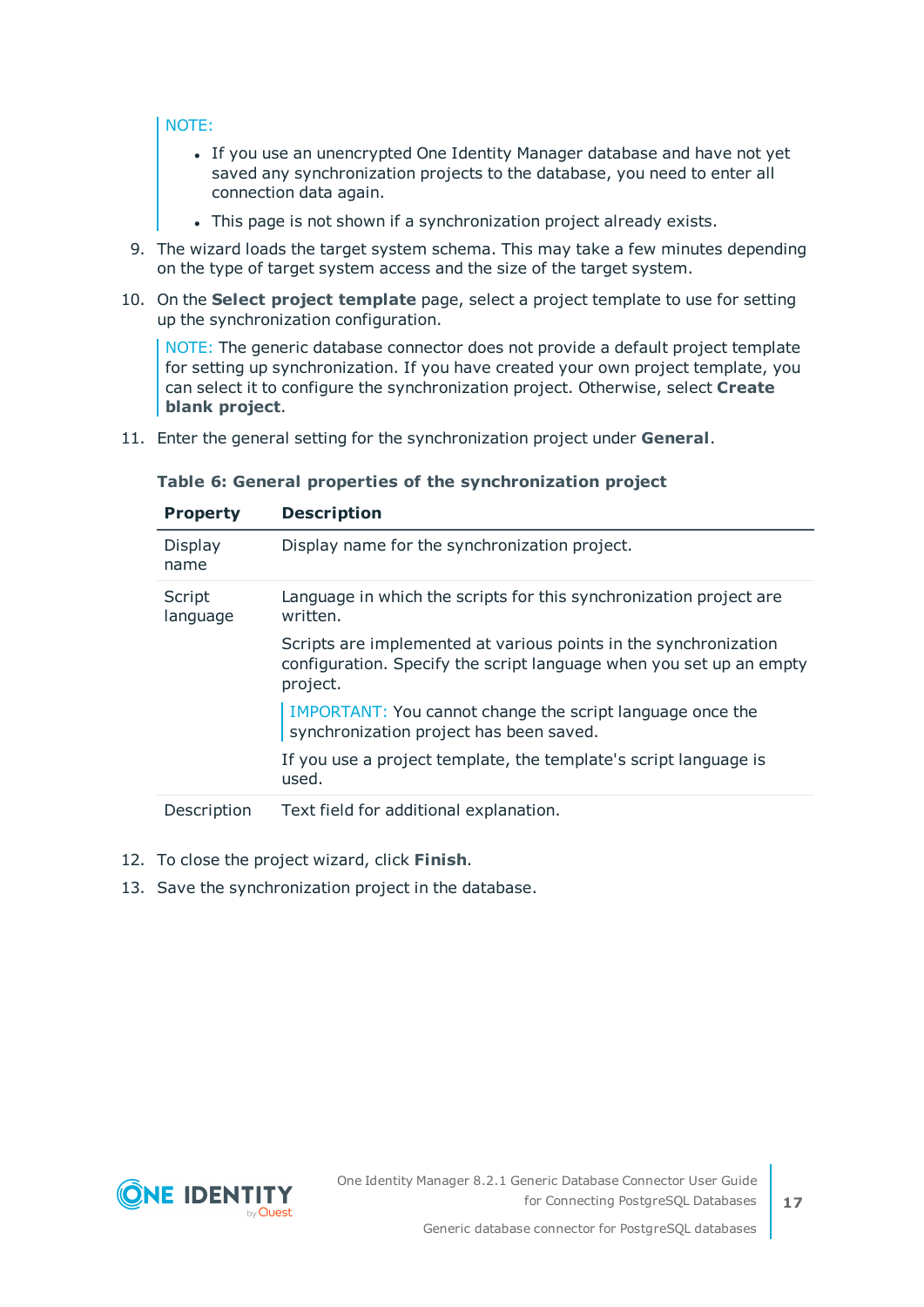### <span id="page-17-0"></span>**Connecting a system to a PostgreSQL database**

### **Table 7: Required information for connecting the system**

| <b>Data</b>                     | <b>Explanation</b>                                                                                                                                                    |
|---------------------------------|-----------------------------------------------------------------------------------------------------------------------------------------------------------------------|
| Server                          | Name of the server on which the database server is installed. The fully<br>qualified server name or the IP address may be given.                                      |
| User<br>account and<br>password | User account and password used by the generic database connector to log<br>in to the external database. Make a user account available with sufficient<br>permissions. |
| Database                        | Name of the external database to be synchronized.                                                                                                                     |
| Port                            | Communication port of the PostgreSQL instance.                                                                                                                        |

### *To configure the connection to a known database*

- 1. On the **Database connection** page, enter the connection parameters. Enter all the parameters required by the generic database connector to create a connection with the selected database system.
	- To enter additional system-specific information about the system connection, click **Advanced**.

The database system connection is tested the moment you click **Next**.

- 2. On the **Describe the database** page, enter a display name and a unique identifier for the database connection.
	- <sup>l</sup> **Database display name**: Display name of the database for displaying in the One Identity Manager tools.
	- **.** System *identifier*: Unique system identifier.

IMPORTANT: The system identifier of the database must be unique. These identifiers help to differentiate between the databases. To prevent incorrect behavior and loss of data ensure that the system identifiers are unique within the One Identity Manager environment.

- Identifiers may not be defined more than once.
- Identifiers must not be changed after the connection is saved.
- 3. On the **Load configuration** page, you can enter a file from which the connection configuration can be loaded. This data is used in subsequent steps in the connection wizard and can be modified there.
- 4. On the **Time zone selection** page, select the time zone for the time zone data in the database. The time zone is required to convert the time saved in the database into the local time. The local time is displayed in One Identity Manager tools.

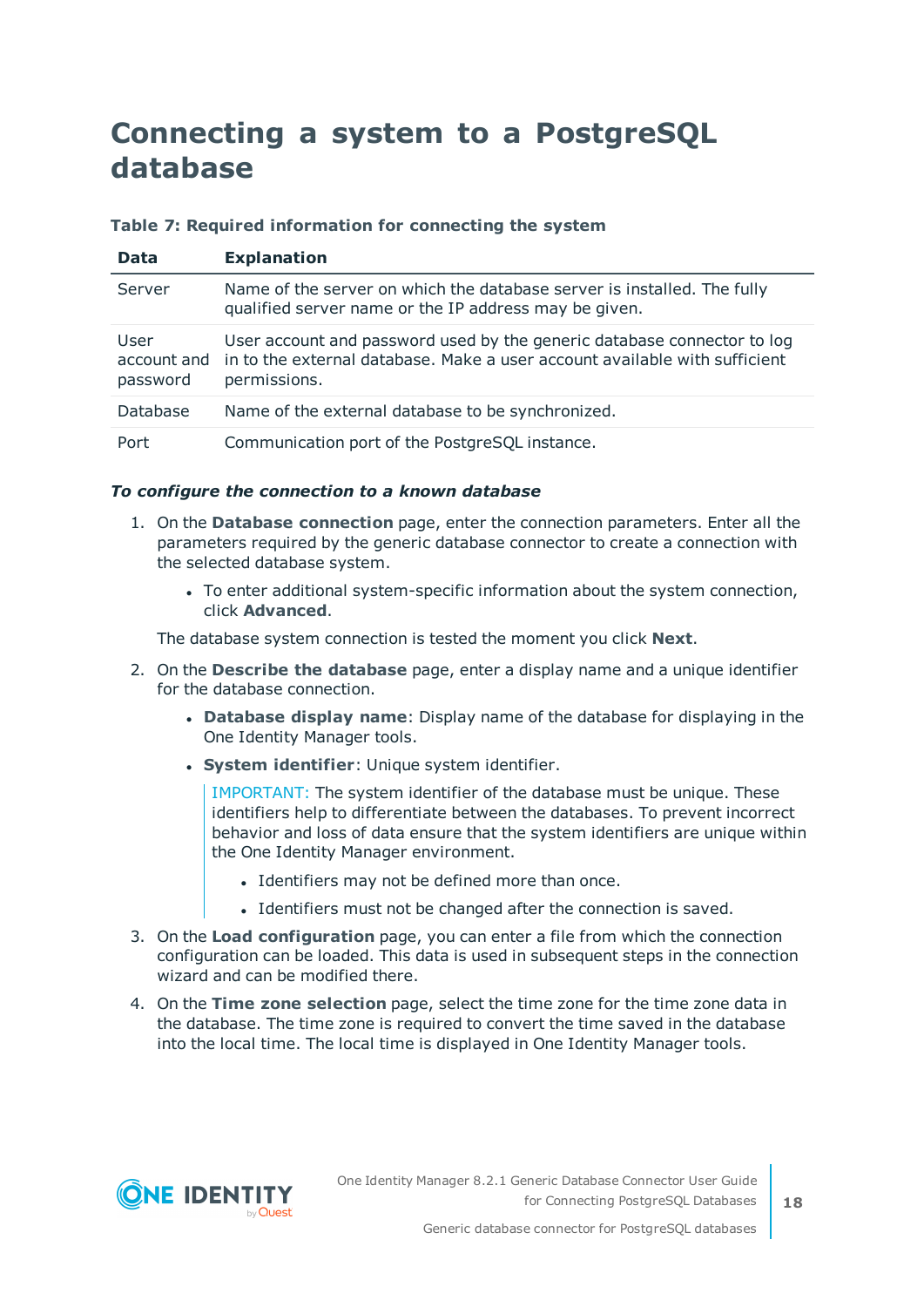- 5. On the **Initializing** page, you can specify additional connection settings. Write a script in the database syntax to specify number and date formats, language, and data sort order, for example. This script is then run every time you connect the system.
- 6. On the **Select partial schemas** page, you can reduce the database schema by selecting partial schemas. If the database contains several schema, specify here, which schemas are loaded into the synchronization project.
	- <sup>l</sup> In the **Partial schemas/owner** list, enable the schemas you want to be processed.

NOTE: This page is only shown for database systems that allow more than one schema (DB2 (LUW), SQL Server, Oracle Database, PostgreSQL).

- 7. The database schema is loaded on the **Schema detection** page. during which One Identity Manager tries to identify a known schema.
	- <sup>l</sup> If a One Identity Manager schema is detected, the **Fill in system description completely** option is displayed. If you only want allow read-only access to the database, you can deactivate this option.

If the schema is loaded successfully, the next step in the sequence can be carried out.

8. On the **Extend key information** page, specify columns for each table to be used as unique keys for identifying objects.

NOTE:

- This page is only displayed if the schema of the external database there are tables with no identifiable unique keys.
- Tables without unique keys are not used in the synchronization configuration.

### **Table 8: Defining unique keys**

| Hide<br>unconfigured changed.<br>tables | Specifies whether tables are hidden if no settings have been                                                                           |
|-----------------------------------------|----------------------------------------------------------------------------------------------------------------------------------------|
| Schema                                  | Tables without a unique key.                                                                                                           |
| Column is<br>key                        | Specifies whether the column contains a unique key.                                                                                    |
| Column<br>group                         | Button for editing column groups. Create a column group, if a unique<br>key can only be made of a combination of more than one column. |
|                                         | • To create a column group, click <b>Add.</b>                                                                                          |
|                                         | • To edit or remove an existing column group, click <b>Edit or</b>                                                                     |

**remove**.

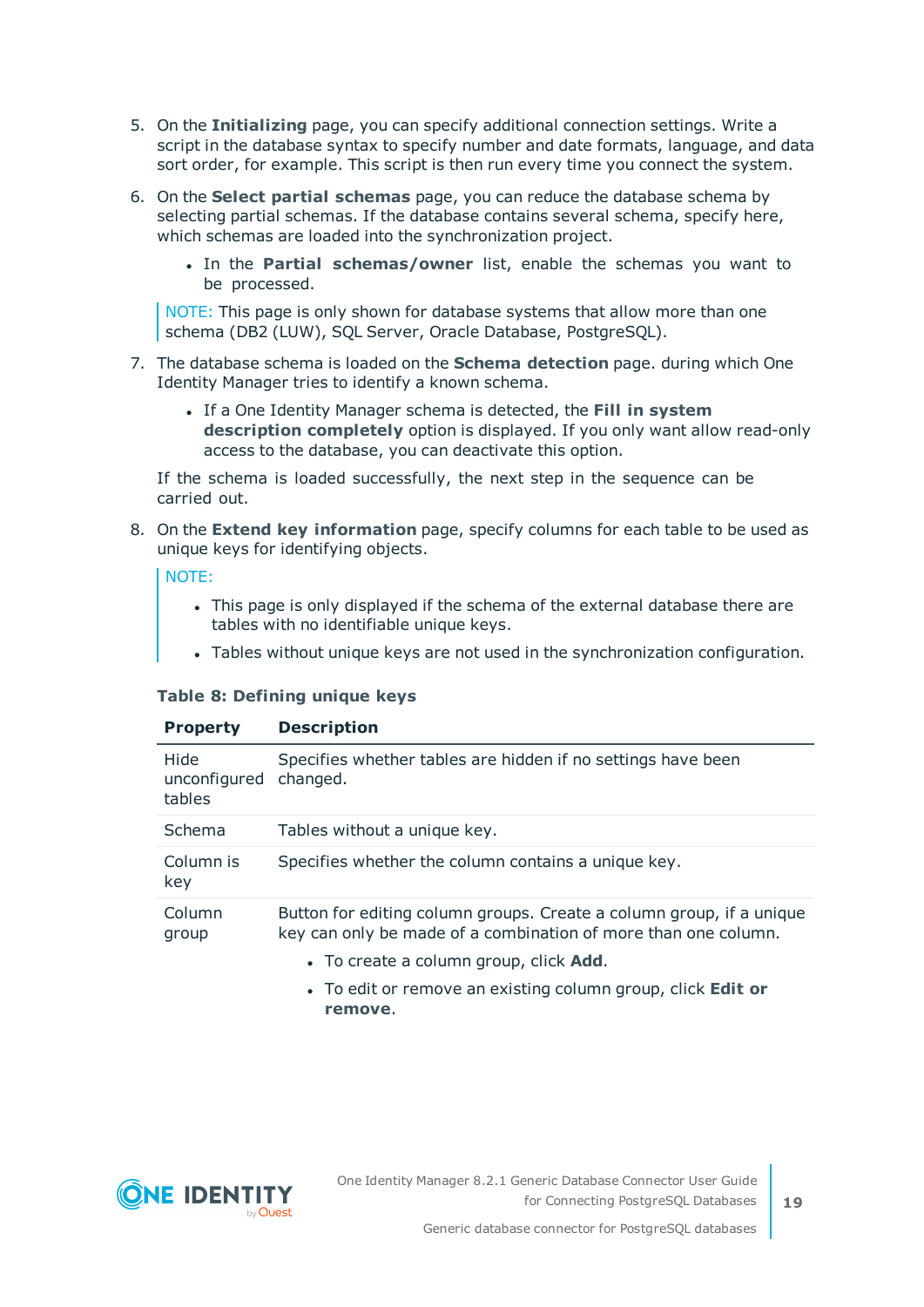### **Table 9: Column group properties**

### **Property Description**

|         | Key name Column group identifier. Permitted characters are letters and under-<br>score. A virtual schema property is formed from the column group<br>called vrtColumnGroup <column group="">.</column> |
|---------|--------------------------------------------------------------------------------------------------------------------------------------------------------------------------------------------------------|
| Columns | Columns included in the column group. Mark all the columns that<br>together make up the unique key.                                                                                                    |
|         | NOTE: Columns of type Char are not supported.                                                                                                                                                          |

9. On the **Define data relations** page, you can enter information about object relations.

### **Table 10: Defining column relations**

| <b>Property</b>                     | <b>Description</b>                                                                                                                                            |
|-------------------------------------|---------------------------------------------------------------------------------------------------------------------------------------------------------------|
| Hide<br>unconfigured<br>tables      | Specifies whether tables are hidden if no settings have been<br>changed.                                                                                      |
| <b>Schema</b>                       | Database schema tables.                                                                                                                                       |
| Target(s)                           | Columns to which the reference refers. Enter the table and column<br>name in the following syntax:                                                            |
|                                     | <schema>.]<table name="">.<column name=""></column></table></schema>                                                                                          |
|                                     | If a reference points to several column, enter the targets in a<br>comma delimited list. The target columns must be labeled as key<br>columns.                |
|                                     | TIP: You can copy the column name of a referenced column using<br>the Copy fully qualified column names item in the context<br>menu and add this as a target. |
| Referential<br>integrity<br>enabled | Specifies whether the referential integrity of the data in the target<br>table has been tested.                                                               |

10. On the **Complete schema** page, you can enter additional schema information.

### **Table 11: Additional schema information**

| <b>Property</b>                         | <b>Description</b>                                           |
|-----------------------------------------|--------------------------------------------------------------|
| Hide<br>unconfigured changed.<br>tables | Specifies whether tables are hidden if no settings have been |

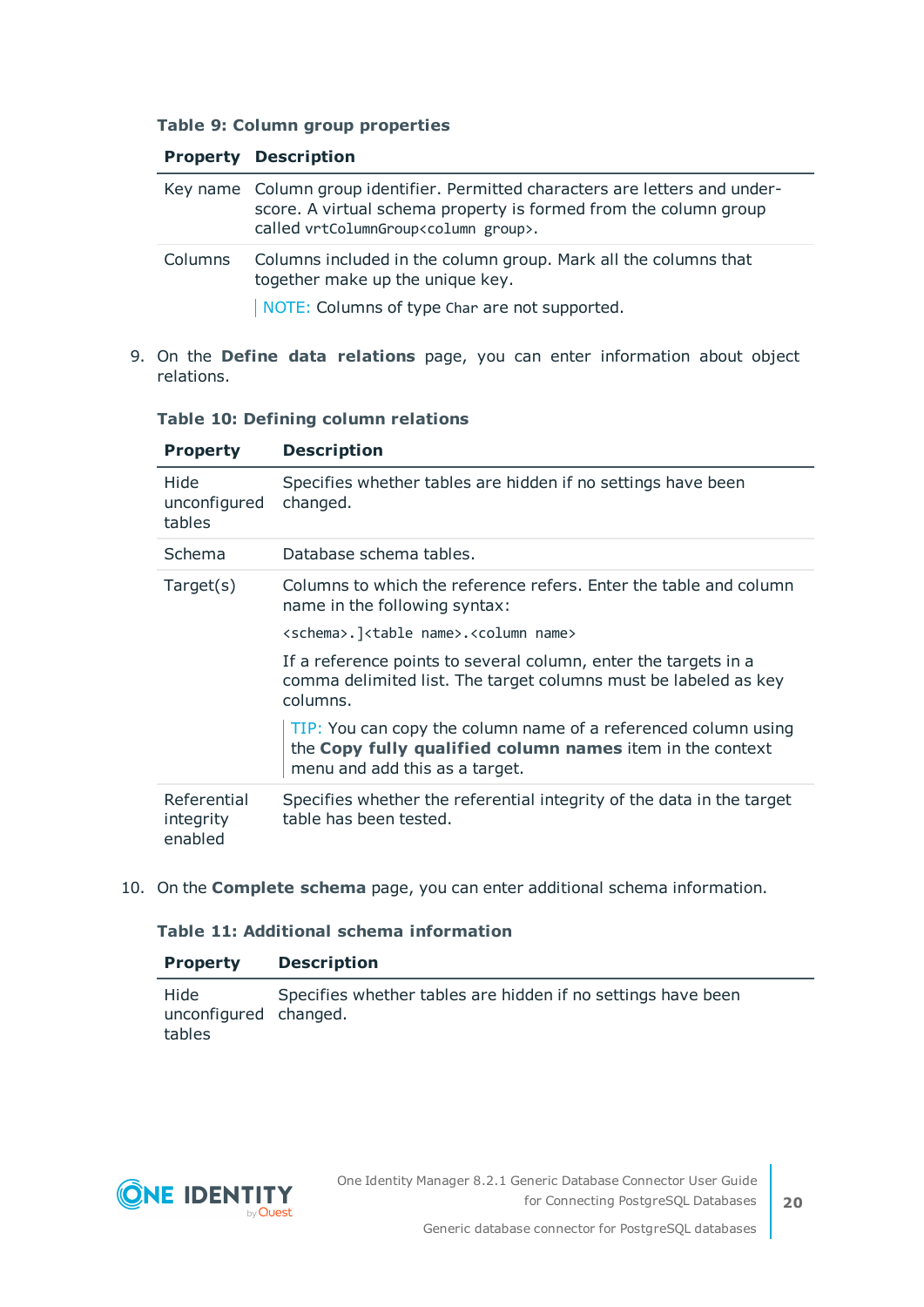| <b>Property</b>                       | <b>Description</b>                                                                                                                                                                                                                                                                                                                                             |
|---------------------------------------|----------------------------------------------------------------------------------------------------------------------------------------------------------------------------------------------------------------------------------------------------------------------------------------------------------------------------------------------------------------|
| Schema                                | Tables and schemas of the database schema.                                                                                                                                                                                                                                                                                                                     |
| Display<br>value                      | Column used in the display pattern.<br>• To use the column in the display pattern, click <b>Add</b> .                                                                                                                                                                                                                                                          |
|                                       |                                                                                                                                                                                                                                                                                                                                                                |
| Preferred<br>key                      | Specifies whether the column is primarily used for object identi-<br>fication. A preferred key can defined, if a table has more than one<br>unique key. Only columns with the <b>String</b> data type can be selected.                                                                                                                                         |
| Contains<br>sensitive<br>data         | Specifies whether the column contains sensitive data.                                                                                                                                                                                                                                                                                                          |
| Revision<br>counter                   | Specifies whether the column contains the revision counter. The<br>data in this column form the comparison value for revision filtering.                                                                                                                                                                                                                       |
| Sort criteria<br>for<br>hierarchies   | Specifies whether the value in this column maps the path in an<br>object hierarchy. If this table's objects are sorted by this column, it<br>results in a list sorted in hierarchical order. This makes it possible to<br>resolve object dependencies. Only one column per table can be<br>marked as a sort criterion. An example is the CanonicalName column. |
| Scope<br>reference                    | Specifies whether the column can be used to form the reference<br>scope. Only one column per schema type can be labeled as the<br>reference scope.                                                                                                                                                                                                             |
| Auto fill<br>behavior                 | Specifies whether the values entered in the column are identified<br>automatically.                                                                                                                                                                                                                                                                            |
| Enable<br>compatible<br>null handling | Specifies whether a null value in the column is converted to an<br>empty string.                                                                                                                                                                                                                                                                               |

### **Table 12: Table properties**

| <b>Property</b>            | <b>Description</b>                                                                                                                                                                                                                                                                                                                                                       |
|----------------------------|--------------------------------------------------------------------------------------------------------------------------------------------------------------------------------------------------------------------------------------------------------------------------------------------------------------------------------------------------------------------------|
| <b>Display</b><br>template | Display pattern with which the objects in the Synchronization<br>Editor are displayed. The display pattern is, for example, used in<br>error messages or test result from object matching rules. The<br>display pattern is, for example, used in error messages or in the<br>test results from object matching rules. Enter a display table for<br>each display pattern. |
|                            |                                                                                                                                                                                                                                                                                                                                                                          |

- To use a column in the display pattern, select a column and click **Add**.
- 11. On the **Define data operations** page, you can specify special operations for changing data in the external database. This is only required, if the default

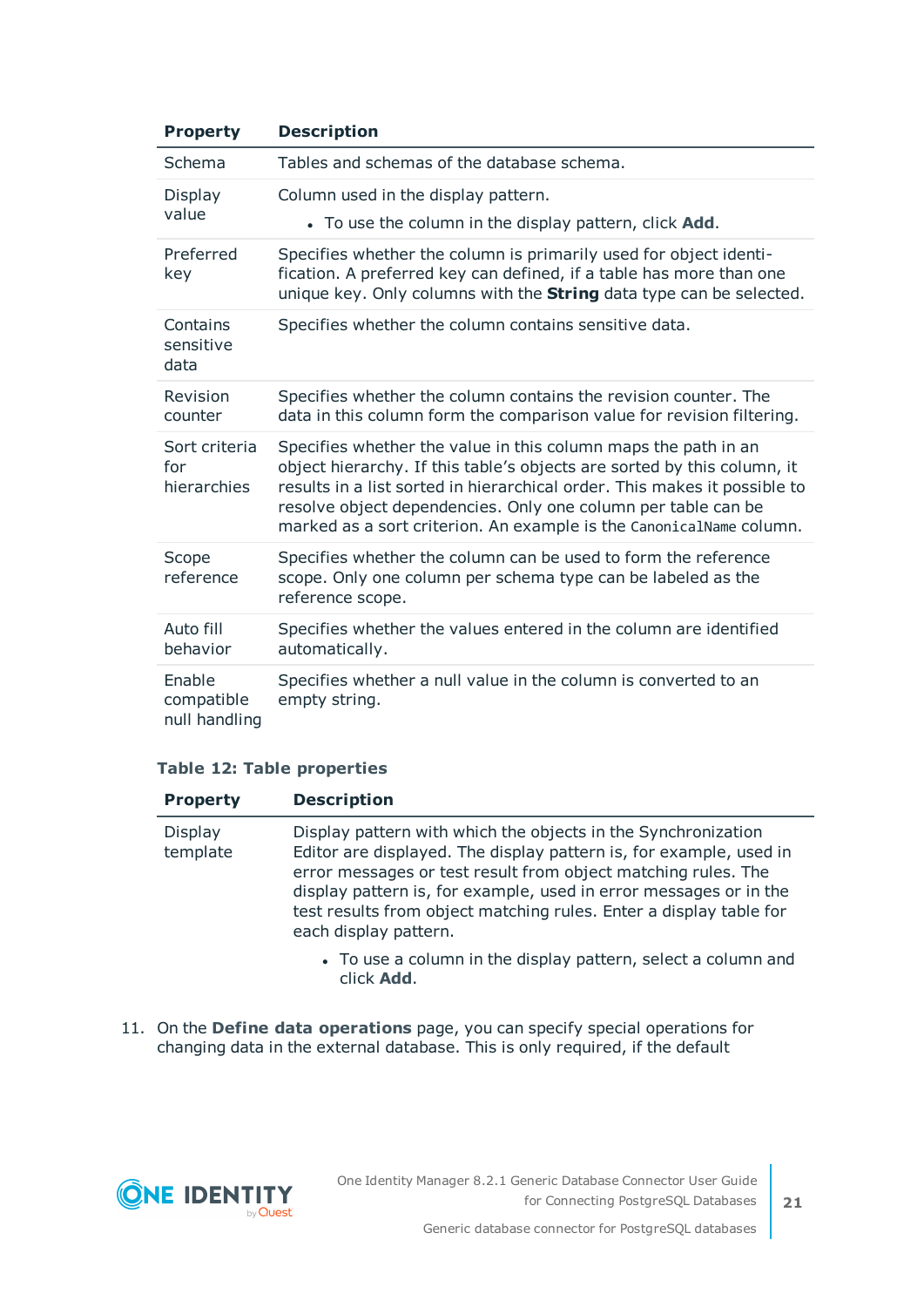operations INSERT, UPDATE, and DELETE cannot be used in the external database system.

### WARNING: **A good knowledge of programming is required to implement data operations. Errors in this implementation can lead to loss of data.**

### *To define a data operation*

- a. Select a table and mark the operation you want to define.
- b. Select a strategy.
- c. Enter the data operation you want to run in the **Settings** input field.

| <b>Property</b>          | <b>Description</b>                                                                                                                                                                                                                                                                    |
|--------------------------|---------------------------------------------------------------------------------------------------------------------------------------------------------------------------------------------------------------------------------------------------------------------------------------|
| Hide unconfigured tables | Specifies whether tables are hidden if no settings<br>have been changed.                                                                                                                                                                                                              |
| Table/operation          | Tables for which the data operations are to be<br>defined.                                                                                                                                                                                                                            |
| Strategy                 | Strategy with which the data operation is created<br>and run. A simple procedure can be called for a data<br>operation or a script can be run. Select the strategy<br>you want use to define the data operation.                                                                      |
|                          | • Pattern based: Simple procedure call that<br>runs the operation.                                                                                                                                                                                                                    |
|                          | NOTE: If column names are referenced that<br>contain special characters, replace the<br>special characters with an underscore ().<br>Special characters are everything apart<br>from letters, numbers and underscore.                                                                 |
|                          | • Script based: Script that performs a<br>complex data operation.                                                                                                                                                                                                                     |
|                          | You can use custom code snippets in the<br>script. The code snippets must contain a<br>keyword element with the DML keyword. For<br>more detailed information about support for<br>writing scripts, see the One Identity Manager<br>Target System Synchronization Reference<br>Guide. |
|                          | $\bullet$ Click $\overline{\mathbb{I}\mathbb{I}}$ to delete a data operation.                                                                                                                                                                                                         |
| Required columns         | List of required key columns in a script-based data                                                                                                                                                                                                                                   |

### **Table 13: Defining data operations**

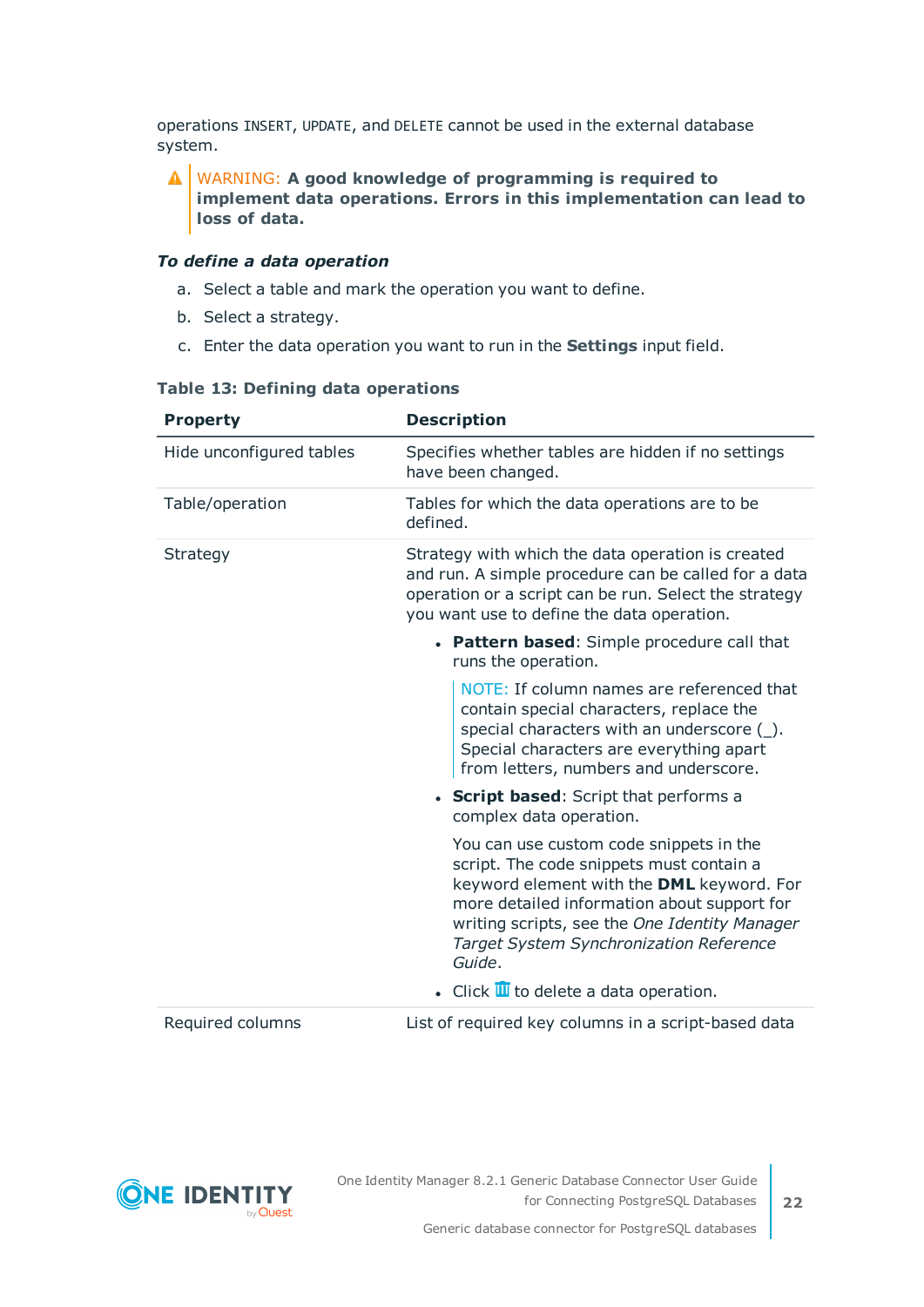| <b>Property</b> | <b>Description</b>                                                                                                                                                                                                   |
|-----------------|----------------------------------------------------------------------------------------------------------------------------------------------------------------------------------------------------------------------|
|                 | operation. The columns must be entered if they are<br>not part of the display name.                                                                                                                                  |
| Settings        | Define the data operation that is to be run when<br>objects are added, updated, or deleted. Enter the<br>procedure call or create a script depending on the<br>selected strategy.                                    |
|                 | Example of a pattern-based data operation:                                                                                                                                                                           |
|                 | exec CreateUser<br>('%Uid%','%FirstName%','%LastName%')                                                                                                                                                              |
|                 | It has an advanced edit mode which provides<br>additional actions. For detailed information about<br>support for creating scripts, see the One Identity<br>Manager Target System Synchronization Reference<br>Guide. |

12. The **Extend target system schema** page opens if you enable the **Fill in system description completely** option on the **Load schema** page or make settings on the **Define data operations** page. You can add virtual schema properties to the target system schema here. Use the virtual schema properties to provide additional data for your own DML handling.

| <b>Property</b>                 | <b>Description</b>                                                                                                                                                       |
|---------------------------------|--------------------------------------------------------------------------------------------------------------------------------------------------------------------------|
| Hide<br>unconfigured<br>tables  | Specifies whether tables are hidden if no settings have been<br>changed.                                                                                                 |
| Schema                          | Tables in the target system schema for which virtual schema proper-<br>ties can be added or exist already.                                                               |
| Virtual<br>schema<br>properties | Buttons for editing virtual schema properties<br>• Click Add to add a virtual schema property.<br>• Click Edit or remove to edit or delete a virtual schema<br>property. |
| Data type                       | Data type of the schema property                                                                                                                                         |
| Multivalue                      | Specifies whether the schema property has multiple values                                                                                                                |
| Required<br>field               | Specifies whether the schema property is a mandatory property                                                                                                            |
| Secret                          | Specifies whether the schema property value may be displayed in                                                                                                          |

### **Table 14: Virtual schema properties**

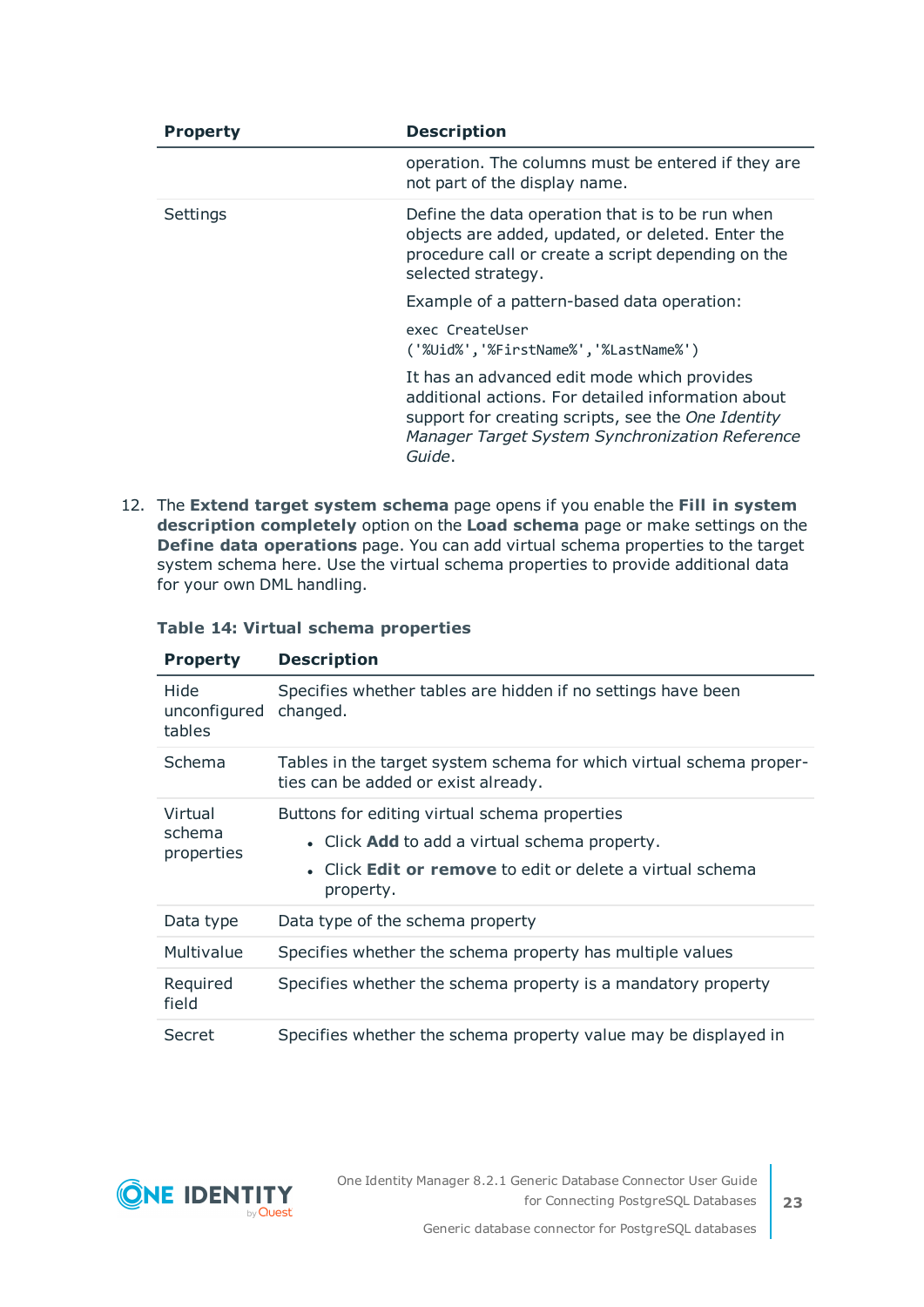### **Property Description**

the Synchronization Editor or in logs, reports, and messages. If this option is set, the value is not displayed.

#### *To edit or delete a virtual schema property*

- a. In the **Schema** column, open the node of the table with the schema properties that you want to edit or delete.
- b. Click **Edit or remove**.
- c. Edit the properties of the virtual schema property.

 $-$  OR  $-$ 

Click **Delete**.

### **Related topics**

<span id="page-23-0"></span>• Creating a [synchronization](#page-14-0) project on page 15

### **Updating schemas**

All the schema data (schema types and schema properties) of the target system schema and the One Identity Manager schema are available when you are editing a synchronization project. Only a part of this data is really needed for configuring synchronization. If a synchronization project is finished, the schema is compressed to remove unnecessary data from the synchronization project. This can speed up the loading of the synchronization project. Deleted schema data can be added to the synchronization configuration again at a later point.

If the target system schema or the One Identity Manager schema has changed, these changes must also be added to the synchronization configuration. Then the changes can be added to the schema property mapping.

To include schema data that have been deleted through compression and schema modifications in the synchronization project, update each schema in the synchronization project. This may be necessary if:

- $\bullet$  A schema was changed by:
	- Changes to a target system schema
	- Customizations to the One Identity Manager schema
	- A One Identity Manager update migration
- A schema in the synchronization project was shrunk by:
	- Enabling the synchronization project

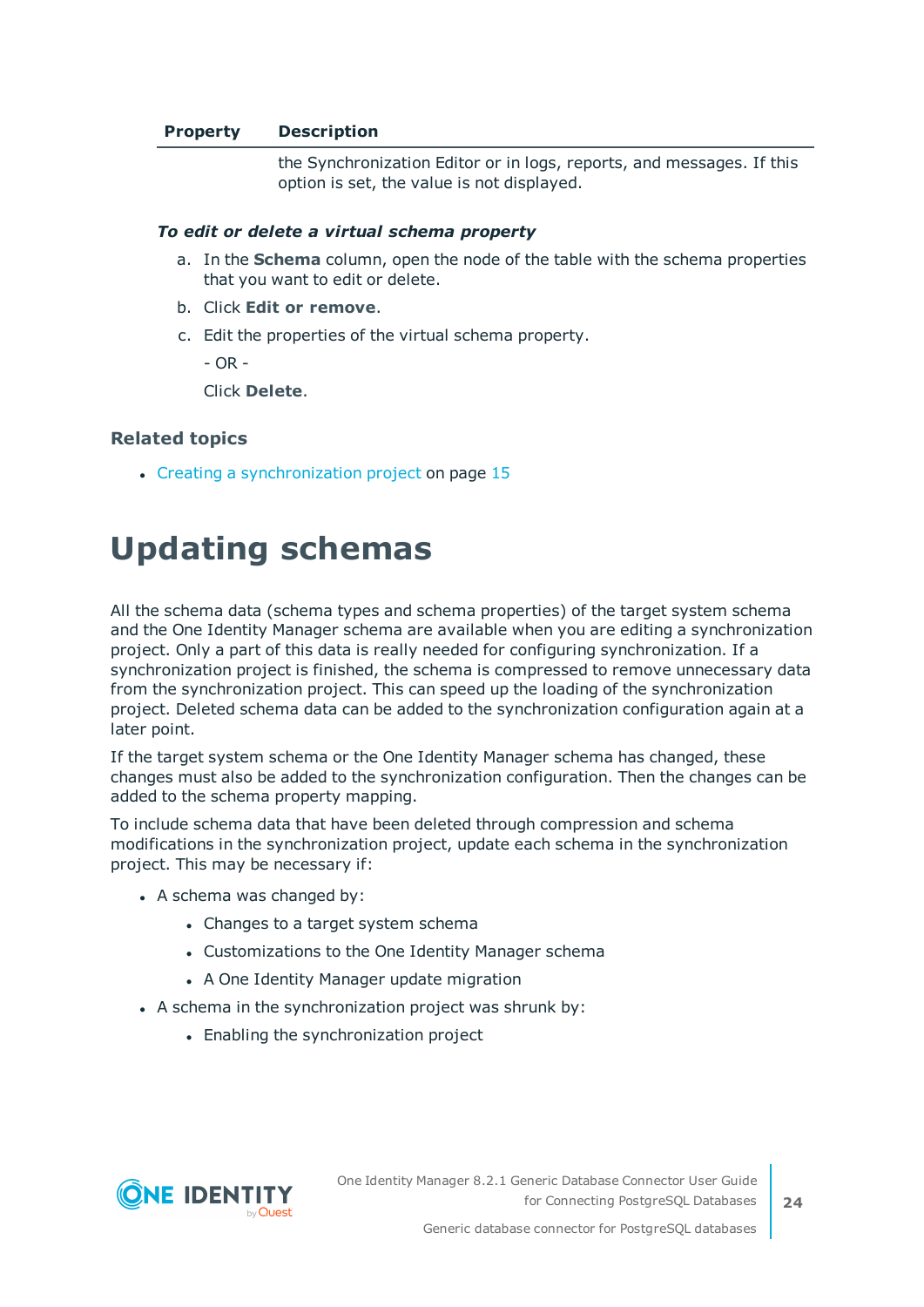- Saving the synchronization project for the first time
- $\bullet$  Compressing a schema

### *To update a system connection schema*

- 1. In the Synchronization Editor, open the synchronization project.
- 2. Select the **Configuration > Target system** category.
	- OR -

Select the **Configuration > One Identity Manager connection** category.

- 3. Select the **General** view and click **Update schema**.
- 4. Confirm the security prompt with **Yes**. This reloads the schema data.

### *To edit a mapping*

- 1. In the Synchronization Editor, open the synchronization project.
- 2. Select the **Mappings** category.
- 3. Select a mapping in the navigation view.

Opens the Mapping Editor. For more information about mappings, see the *One Identity Manager Target System Synchronization Reference Guide*.

NOTE: The synchronization is deactivated if the schema of an activated synchronization project is updated. Reactivate the synchronization project to synchronize.

## <span id="page-24-0"></span>**Starting synchronization**

Synchronization is started using scheduled process plans. A scheduled process plan is added once a start up configuration is assigned to a schedule. Use schedules to define running times for synchronization.

NOTE: Synchronization can only be started if the synchronization project is enabled.

To run synchronization regularly, configure, and activate the a schedule. You can also start synchronization manually if there is no active schedule.

IMPORTANT: As long as a synchronization process is running, you must not start another synchronization process for the same target system. This especially applies, if the same synchronization objects would be processed.

- If another synchronization process is started with the same start up configuration, the process is stopped and is assigned **Frozen** status. An error message is written to the One Identity Manager Service log file.
	- Ensure that start up configurations that are used in start up sequences are not started individually at the same time. Assign start up sequences and start

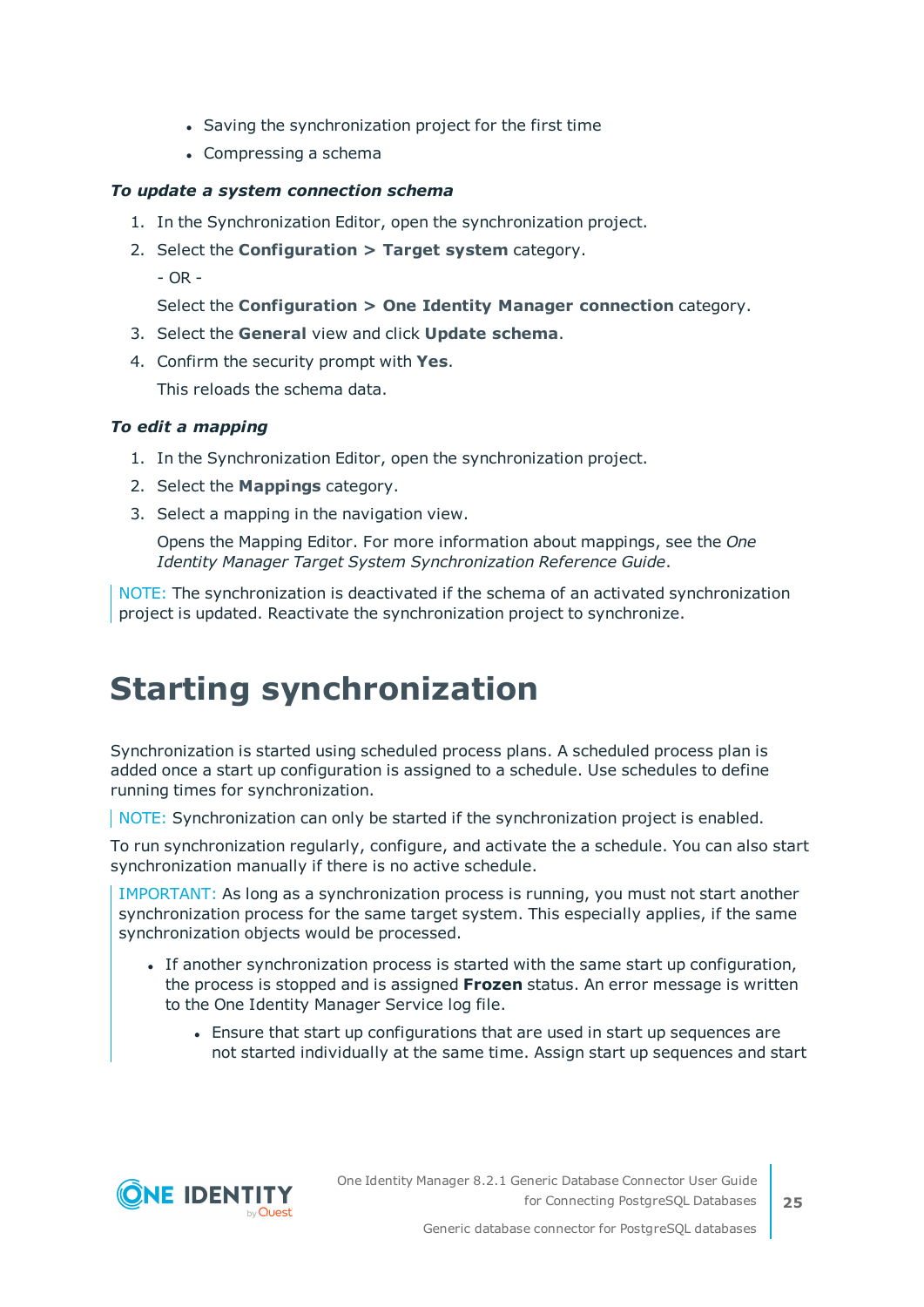up configurations different schedules.

- Starting another synchronization process with different start up configuration that addresses same target system may lead to synchronization errors or loss of data. Specify One Identity Manager behavior in this case, in the start up configuration.
	- Use the schedule to ensure that the start up configurations are run in sequence.
	- Group start up configurations with the same start up behavior.

If you want to specify the order in which target systems are synchronized, use the start up sequence to run synchronization. In a start up sequence, you can combine start up configurations from different synchronization projects and specify the order in which they are run. For more information about start up sequences, see the *One Identity Manager Target System Synchronization Reference Guide*.

## <span id="page-25-0"></span>**Analyzing synchronization**

Synchronization results are summarized in the synchronization log. You can specify the extent of the synchronization log for each system connection individually. One Identity Manager provides several reports in which the synchronization results are organized under different criteria.

### *To display a synchronization log*

- 1. In the Synchronization Editor, open the synchronization project.
- 2. Select the **Logs** category.
- 3. Click in the navigation view toolbar.

Logs for all completed synchronization runs are displayed in the navigation view.

4. Select a log by double-clicking it.

An analysis of the synchronization is shown as a report. You can save the report.

Synchronization logs are stored for a fixed length of time.

### *To modify the retention period for synchronization logs*

<sup>l</sup> In the Designer, enable the **DPR | Journal | LifeTime** configuration parameter and enter the maximum retention period.

## <span id="page-25-1"></span>**Post-processing outstanding objects**

Objects, which do not exist in the target system, can be marked as outstanding in One Identity Manager by synchronizing. This prevents objects being deleted because of an incorrect data situation or an incorrect synchronization configuration.



**26**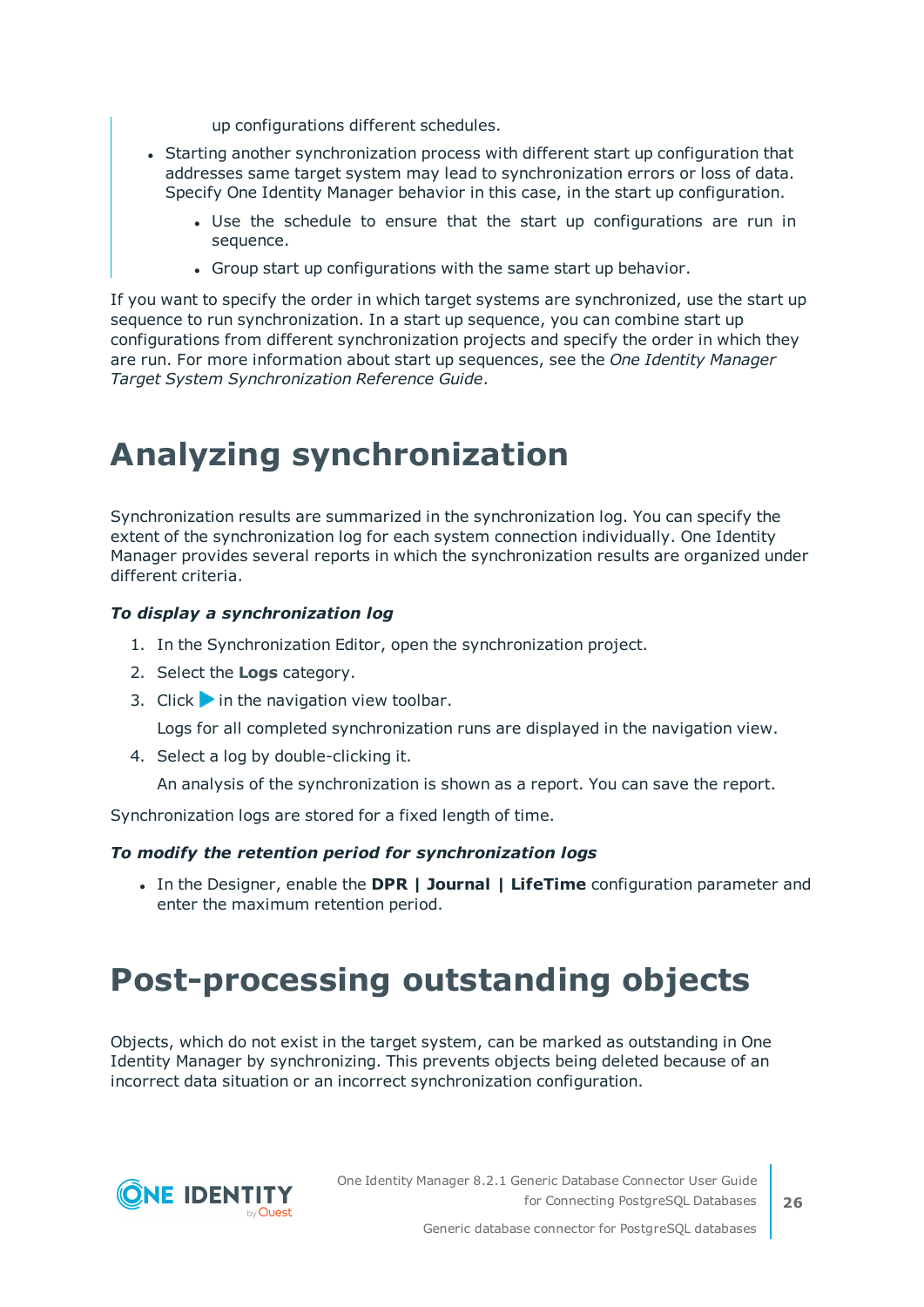Outstanding objects:

- Cannot be edited in One Identity Manager.
- Are ignored by subsequent synchronizations.
- Are ignored by inheritance calculations.

This means, all memberships and assignments remain intact until the outstanding objects have been processed.

Start target system synchronization to do this.

### *To allow post-processing of outstanding objects*

• Configure target system synchronization.

For more information, see Configuring target system [synchronization](#page-26-0) on page 27.

### **Related topics**

- [Post-processing](#page-28-0) outstanding objects on page 29
- Users and permissions for [synchronizing](#page-4-0) on page 5

### <span id="page-26-0"></span>**Configuring target system synchronization**

Create a target system for post-processing outstanding objects. Assign tables you want to be populated by synchronization, to this target system type. Specify the tables for which outstanding objects can be published in the target system during post-processing. Define a process for publishing the objects.

### *To create a target system type*

- 1. In the Manager, select the **Data Synchronization > Basic configuration data > Target system types** category.
- 2. Click  $\mathbf{r}$  in the result list.
- 3. Edit the target system type main data.
- 4. Save the changes.

Enter the following data for a target system type.

### **Table 15: main data for a target system type**

| <b>Property</b>          | <b>Description</b>              |
|--------------------------|---------------------------------|
| Target<br>system<br>type | Target system type description. |
|                          |                                 |

Description Text field for additional explanation.

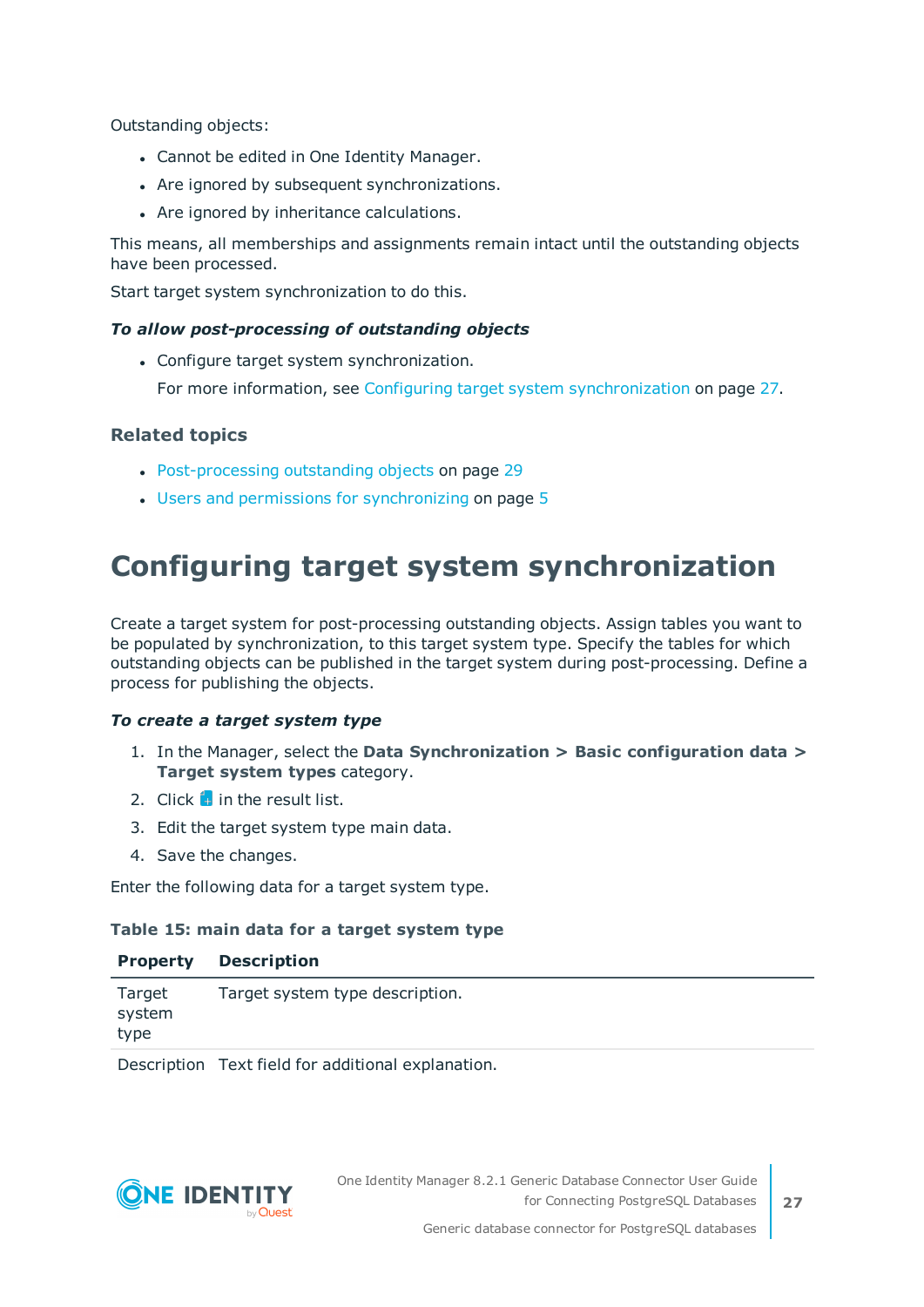### **Property Description**

| Display<br>name                      | Name of the target system type as displayed in One Identity Manager tools.                                                                                                                                                       |  |
|--------------------------------------|----------------------------------------------------------------------------------------------------------------------------------------------------------------------------------------------------------------------------------|--|
| Cross-<br>boundary<br>inheritance    | Specifies how user accounts are assigned to or inherit groups and system<br>entitlements if they belong to different custom target systems.                                                                                      |  |
|                                      | • If the option is set, groups and system entitlements can be assigned<br>to user accounts that belong to the same target system or to different<br>target systems. The target systems must have the same target<br>system type. |  |
|                                      | For all target systems of a target system type, the settings for the<br><b>User Account Contains Memberships column</b><br>(UNSRootB.UserContainsGroupList) must be identical.                                                   |  |
|                                      | • If the option is not set, groups and system entitlements can only be<br>assigned to the same target system.                                                                                                                    |  |
|                                      | NOTE: If the option is not set, the target system type is used to simplify<br>grouping of the target systems.                                                                                                                    |  |
| Show in<br>compliance<br>rule wizard | Specifies whether the target system type for compliance rule wizard can be<br>selected when rule conditions are being set up.                                                                                                    |  |
| Text<br>snippet                      | Text snippets used for linking text in the compliance rule wizard.                                                                                                                                                               |  |
| Alternative<br>connectors            | List of connector that can process this type of target system.                                                                                                                                                                   |  |

### *To add tables to target system synchronization*

- 1. In the Manager, select the **Data Synchronization > Basic configuration data > Target system types** category.
- 2. In the result list, select the target system type.
- 3. Select the **Assign synchronization tables** task.
- 4. In the pane, assign **custom** tables to the outstanding objects you want to handle.
- 5. Save the changes.
- 6. Select the **Configure tables for publishing** task.
- 7. Select the tables that contain the outstanding objects that can be published in the target system and set the **Publishable** option.
- 8. Save the changes.

NOTE: The connector must have write access to the target system in order to publish outstanding objects that are being post-processed. That means, the **Connection is read-only** option must not be set for the target system connection.

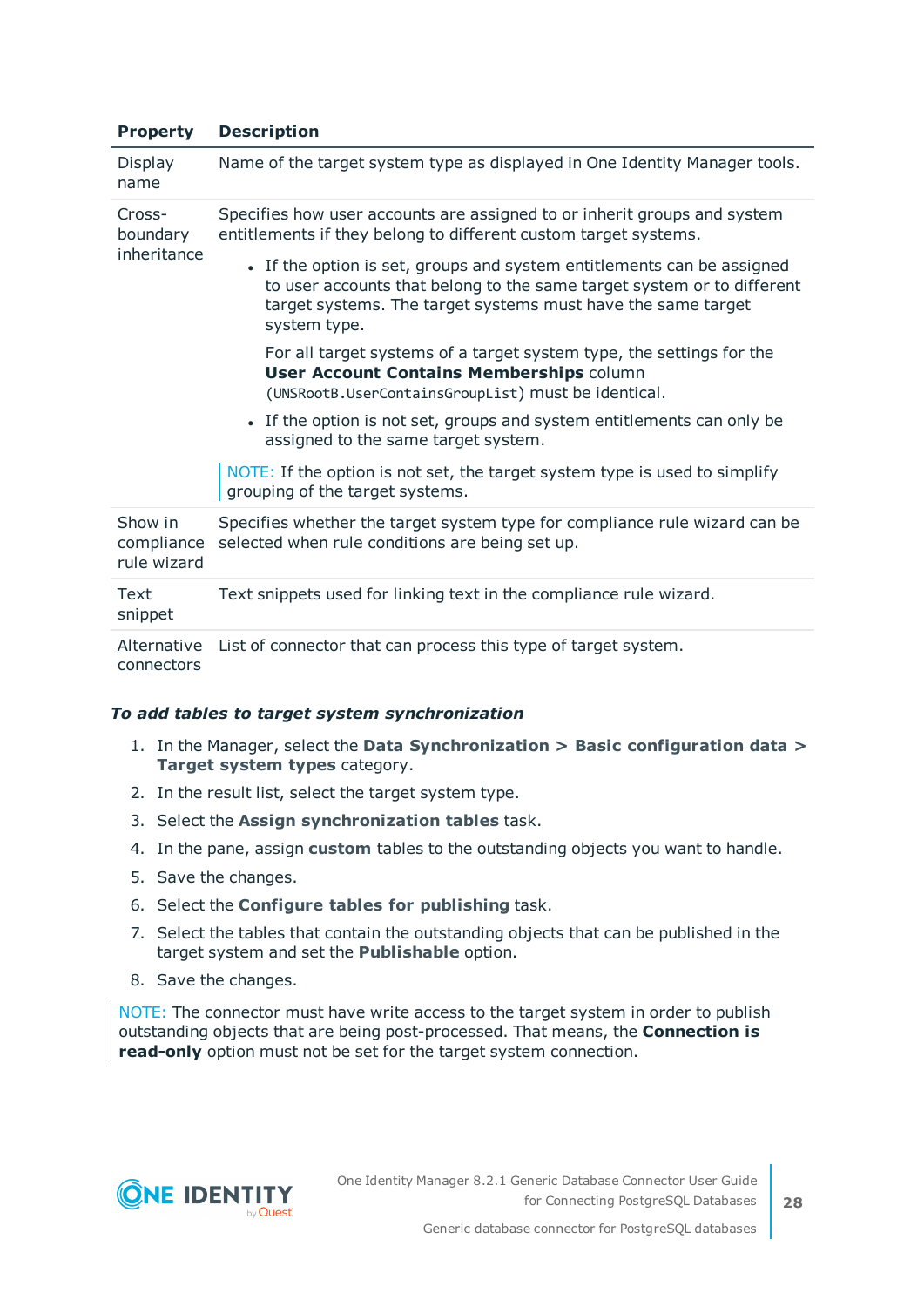### *To publish outstanding objects*

• For each table for which you want to publish outstanding objects, create a process, which is triggered by the event HandleOutstanding and which runs the provisioning of the objects. Use the AdHocProjection process task of the ProjectorComponent process component.

For more information about defining processes, see the *One Identity Manager Configuration Guide*.

### <span id="page-28-0"></span>**Post-processing outstanding objects**

#### *To post-process outstanding objects*

1. In the Manager, select the **Data synchronization > Target system synchronization: <target system type>** category.

All tables assigned to the target system type are displayed in the navigation view.

2. Select the table whose outstanding objects you want to edit in the navigation view. All objects marked as outstanding are shown on the form.

TIP:

### *To display object properties of an outstanding object*

- 1. Select the object on the target system synchronization form.
- 2. Open the context menu and click **Show object**.
- 3. Select the objects you want to rework. Multi-select is possible.
- 4. Click on one of the following icons in the form toolbar to run the respective method.

### **Table 16: Methods for handling outstanding objects**

#### **Icon Method Description**

| ΓxΙ | <b>Delete</b> | The object is immediately deleted from the One Identity Manager<br>database. Deferred deletion is not taken into account.<br>Indirect memberships cannot be deleted. |
|-----|---------------|----------------------------------------------------------------------------------------------------------------------------------------------------------------------|
|     | Publish       | The object is added to the target system. The <b>Outstanding</b> label<br>is removed from the object.                                                                |
|     |               | This runs a target system specific process that triggers the provi-<br>sioning process for the object.                                                               |
|     |               | Prerequisites:                                                                                                                                                       |
|     |               | • The table containing the object can be published.                                                                                                                  |
|     |               | • The target system connector has write access to the target                                                                                                         |

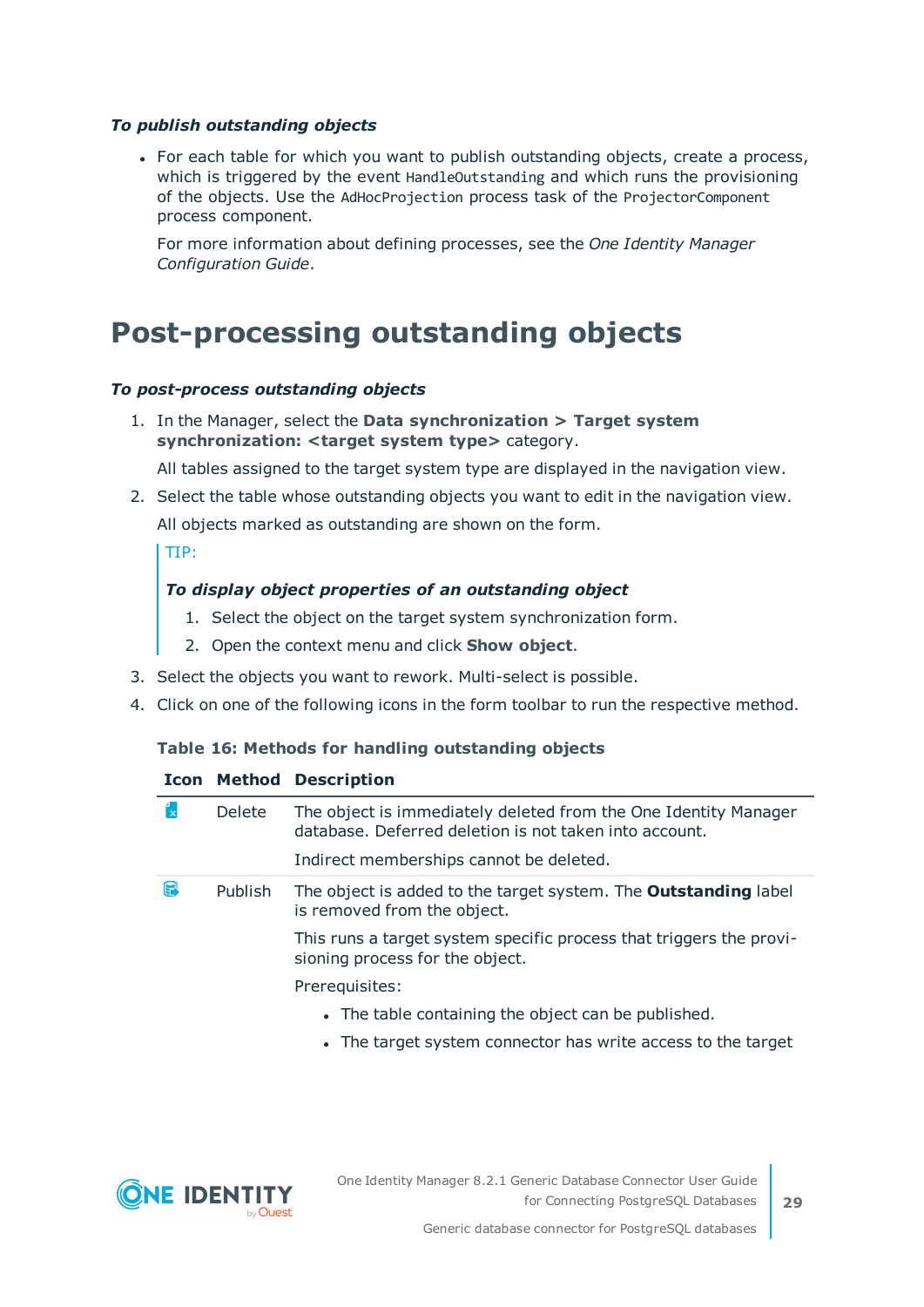### **Icon Method Description**

system.

• A custom process is set up for provisioning the object.



5. Confirm the security prompt with **Yes**.

NOTE: By default, the selected objects are processed in parallel, which speeds up the selected method. If an error occurs during processing, the action is stopped and all changes are discarded.

Bulk processing of objects must be disabled if errors are to be localized, which means the objects are processed sequentially. Failed objects are named in the error message. All changes that were made up until the error occurred are saved.

### *To disable bulk processing*

. Disable the  $\Box$  icon in the form's toolbar.

### **Related topics**

- Configuring target system [synchronization](#page-26-0) on page 27
- <span id="page-29-0"></span>• Users and permissions for [synchronizing](#page-4-0) on page 5

### **Configuring the provisioning of memberships**

Memberships, such as user accounts in groups, are saved in assignment tables in the One Identity Manager database. During provisioning of modified memberships, changes made in the target system may be overwritten. This behavior can occur under the following conditions:

• Memberships are saved as an object property in list form in the target system.

Examples: List of user accounts in the Member property of a group - OR - List of profiles in the MemberOf property of a user account

- Memberships can be modified in either of the connected systems.
- A provisioning workflow and provisioning processes are set up.

If one membership in One Identity Manager changes, by default, the complete list of members is transferred to the target system. Therefore, memberships that were previously added to the target system are removed in the process and previously deleted memberships are added again.



**30**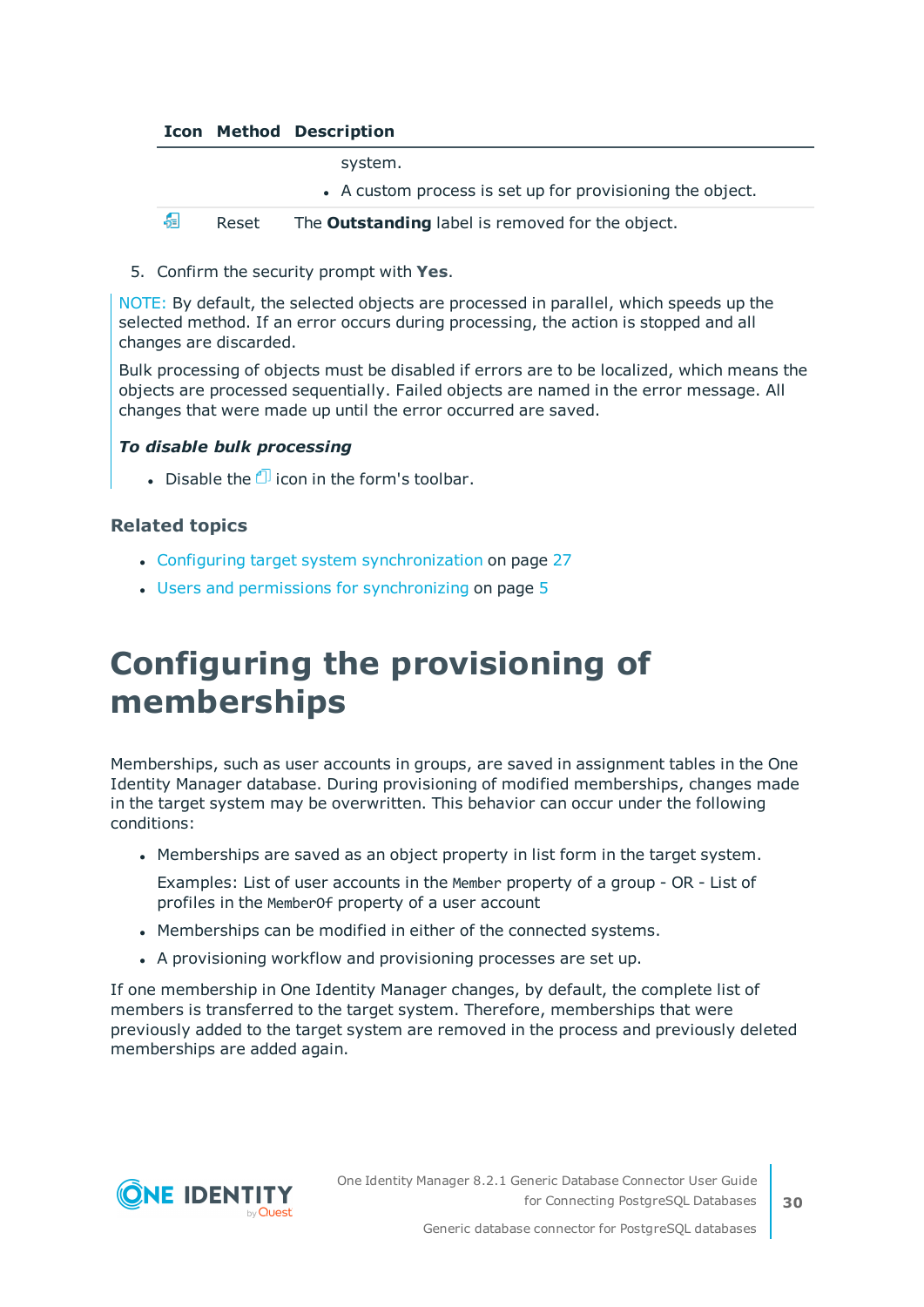To prevent this, provisioning can be configured such that only the modified membership is provisioned in the target system. The corresponding behavior is configured separately for each assignment table.

### *To allow separate provisioning of memberships*

- 1. In the Manager, select the **Data Synchronization > Basic configuration data > Target system types** category.
- 2. In the result list, select the target system type.
- 3. Select the **Configure tables for publishing** task.
- 4. Select the assignment tables that you want to set up for single provisioning. Multiselect is possible.
- 5. Click **Merge mode**.

NOTE:

- This option can only be enabled for assignment tables that have a base table with a XDateSubItem column.
- Assignment tables that are grouped together in a virtual schema property in the mapping must be marked identically.

Example: ADSAccountInADSGroup, ADSGroupInADSGroup, and ADSMachineInADSGroup

6. Save the changes.

For each assignment table labeled like this, the changes made in One Identity Manager are saved in a separate table. Therefore, only newly added and deleted assignments are processed. During modification provisioning, the members list in the target system is compared to the entries in this table. This means that only modified memberships are provisioned and not the entire members list.

NOTE: The complete members list is updated by synchronization. During this process, objects with changes but incomplete provisioning are not handled. These objects are logged in the synchronization log.

You can restrict single provisioning of memberships with a condition. Once merge mode has been disabled for a table, the condition is deleted. Tables that have had the condition deleted or edited are marked with the following icon:  $\mathbb{E}$ . You can restore the original condition at any time.

### *To restore the original condition*

- 1. Select the auxiliary table for which you want to restore the condition.
- 2. Right-click on the selected row and select the **Restore original values** context menu item.
- 3. Save the changes.

NOTE: To create the reference to the added or deleted assignments in the condition, use the i table alias.

Example of a condition on the UNSAccountBInUNSGroupB assignment table:

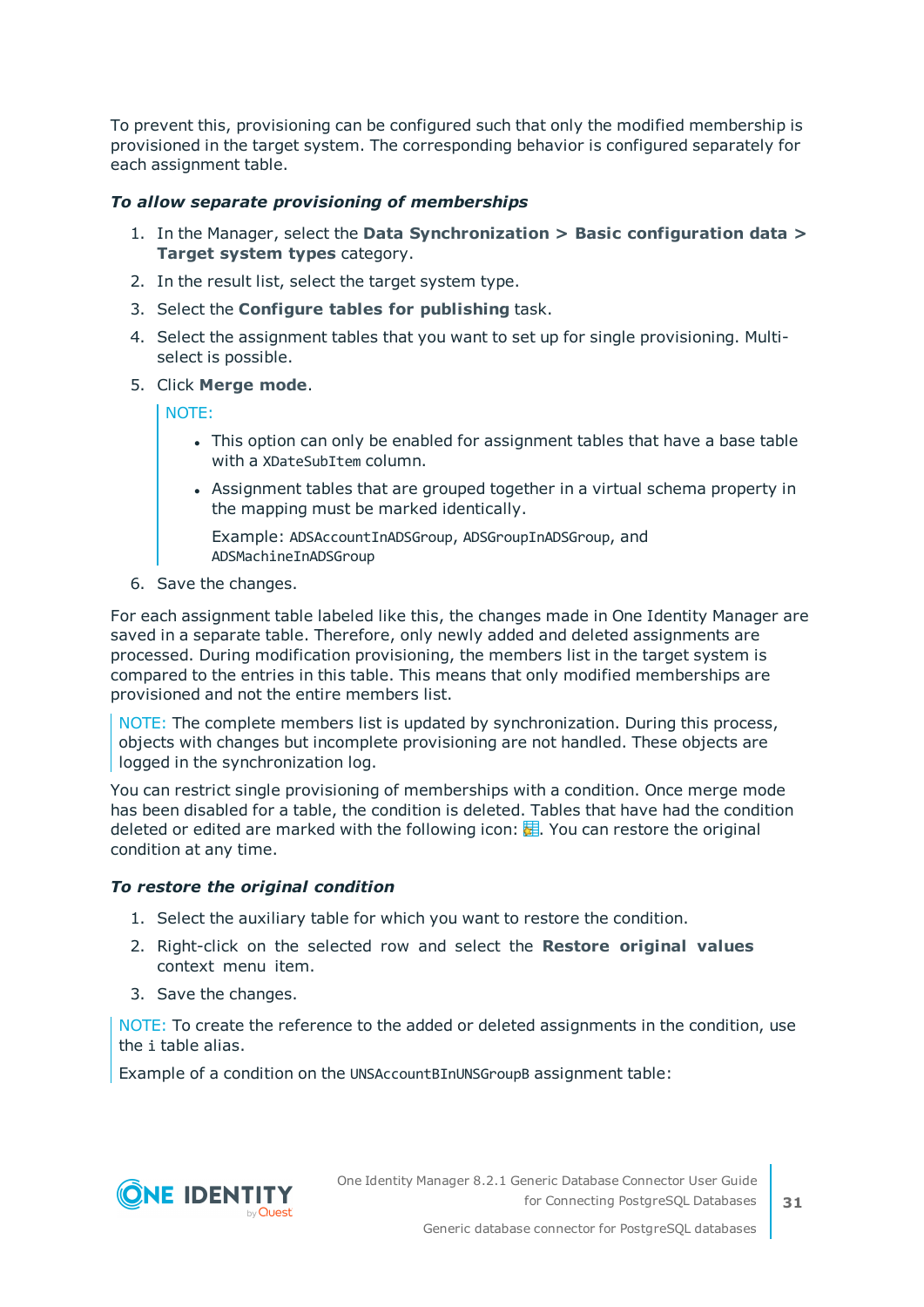exists (select top 1 1 from UNSGroupB g where  $g.UID$  UNSGroupB =  $i.UID$  UNSGroupB and <limiting condition>)

For more information about provisioning memberships, see the .*One Identity Manager Target System Synchronization Reference Guide*

## <span id="page-31-0"></span>**Configuring single object synchronization**

Changes made to individual objects in the target system can be immediately applied in the One Identity Manager database without having to start a full synchronization of the target system environment. Individual objects can only be synchronized if the object is already present in the One Identity Manager database. The changes are applied to the mapped object properties. If the object is no longer present in the target system, then it is deleted from the One Identity Manager database.

### **Prerequisites**

- A synchronization step exists that can import the changes to the changed object into One Identity Manager.
- The table that contains the changed object is assigned to a target system type.
- The path to the base object of the synchronization is defined for the table that contains the changed object.

Specify the tables that you want to synchronize using single object synchronization and configure single object synchronization for these tables. For more information, see the *One Identity Manager Target System Synchronization Reference Guide*, section *Include custom tables in the synchronization*.

### *To define the path to the base object for synchronization for a table*

- 1. In the Manager, select the **Data Synchronization > Basic configuration data > Target system types** category.
- 2. In the result list, select the target system type.
- 3. Select the **Assign synchronization tables** task.
- 4. In the **Add assignments** pane, assign the table for which you want to use single object synchronization.
- 5. Save the changes.
- 6. Select the **Configure tables for publishing** task.
- 7. Select the table and enter the **Root object path**.

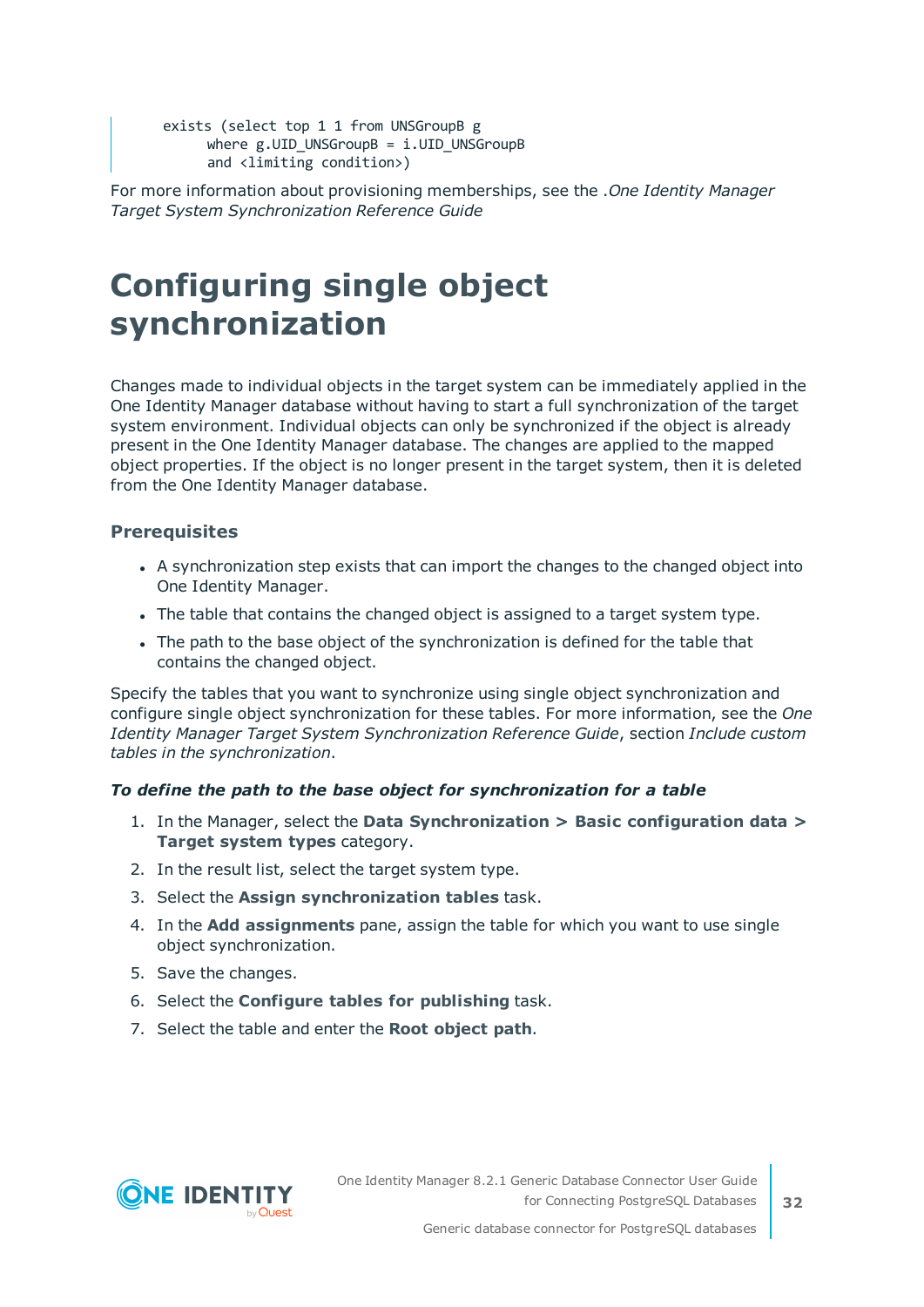If a concrete base object is defined for the target system, enter the path to the base object in the ObjectWalker notation of the VI.DB.

Example: FK(UID\_GAPCustomer).XObjectKey

If no concrete base object is defined for the target system, enter the XObjectKey of the base table.

Example: <Key><T>DialogTable</T><P>RMB-T-Org</P></Key>

<span id="page-32-0"></span>8. Save the changes.

### **Ignoring data error in synchronization**

By default, objects with incorrect data are not synchronized. For example, a user account is not loaded in the One Identity Manager database if, in the user account table, the formatting script of a column contains an email address detects invalid data. These objects can be synchronized once the data has been corrected. In certain situations, however, it might be necessary to synchronize objects like these and ignore the data properties that have errors. This synchronization behavior can be configured in One Identity Manager.

### *To ignoring data errors during synchronization in One Identity Manager*

- 1. In the Synchronization Editor, open the synchronization project.
- 2. Select the **Configuration > One Identity Manager connection** category.
- 3. In the **General** view, click **Edit connection**.

This starts the system connection wizard.

4. On the **Additional options** page, enable **Try to ignore data errors**.

This option is only effective if **Continue on error** is set in the synchronization workflow.

Default columns, such as primary keys, UID columns, or mandatory input columns cannot be ignored.

5. Save the changes.

IMPORTANT: If this option is set, One Identity Manager tries to ignore commit errors that could be related to data errors in a single column. This causes the data changed in the affected column to be discarded and the object is subsequently saved again. This effects performance and leads to loss of data.

Only set this option in the exceptional circumstance of not being able to correct the data before synchronization.

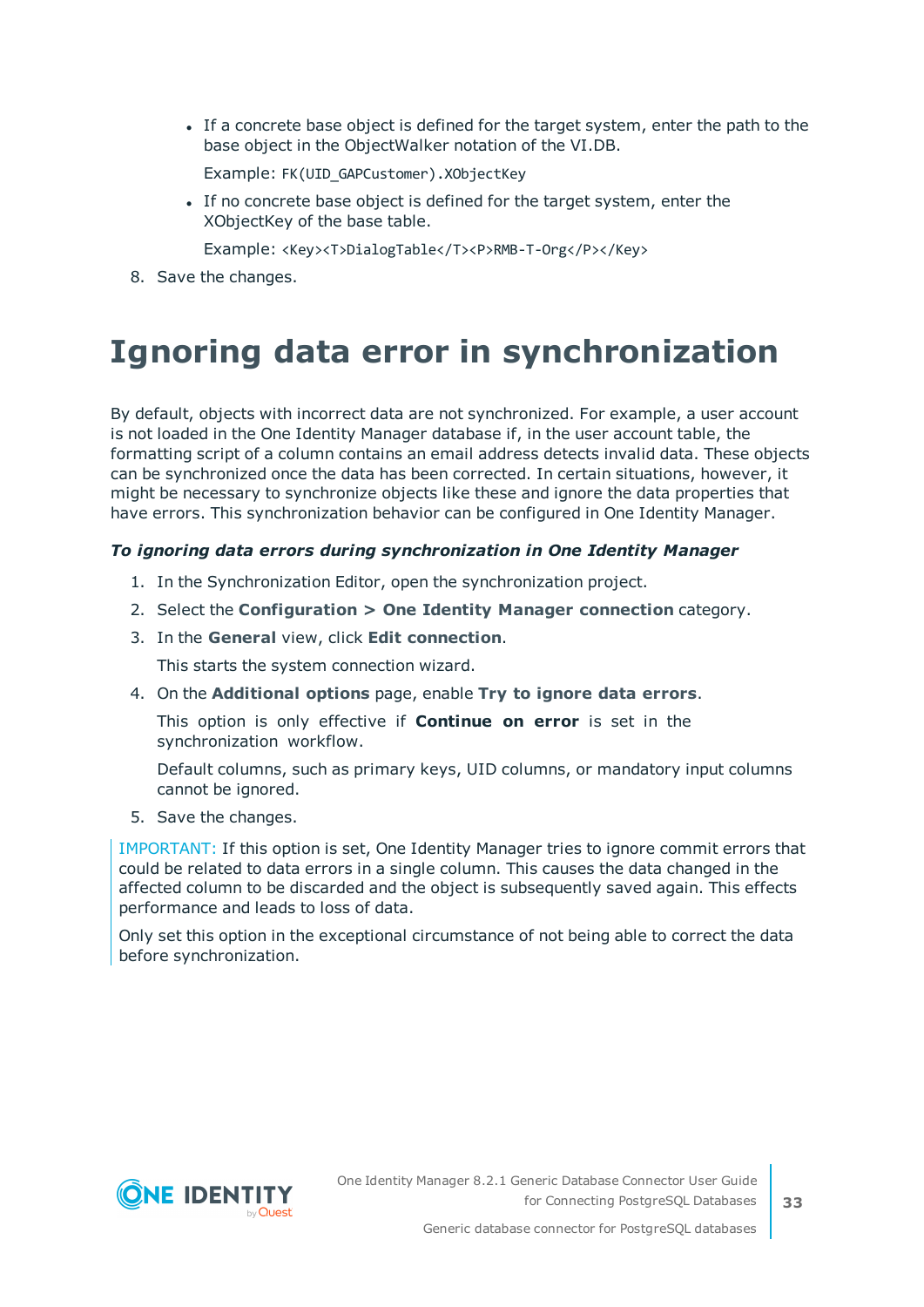# **Troubleshooting**

<span id="page-33-0"></span>For detailed information about correcting errors during synchronization of object hierarchies, see the .*One Identity Manager Target System Synchronization Reference Guide*

## <span id="page-33-1"></span>**Help for analyzing synchronization issues**

You can generate a report for analyzing problems that arise during synchronization, inadequate performance for example. The report contains information such as:

- Consistency check results
- Revision filter settings
- Scope applied
- Analysis of the data store
- Object access times in the One Identity Manager database and in the target system

### *To generate a synchronization analysis report*

- 1. In the Synchronization Editor, open the synchronization project.
- 2. Select the **Help > Generate synchronization analysis report** menu item and click **Yes** in the security prompt.

The report may take a few minutes to generate. It is displayed in a separate window.

3. Print the report or save it in one of the available output formats.

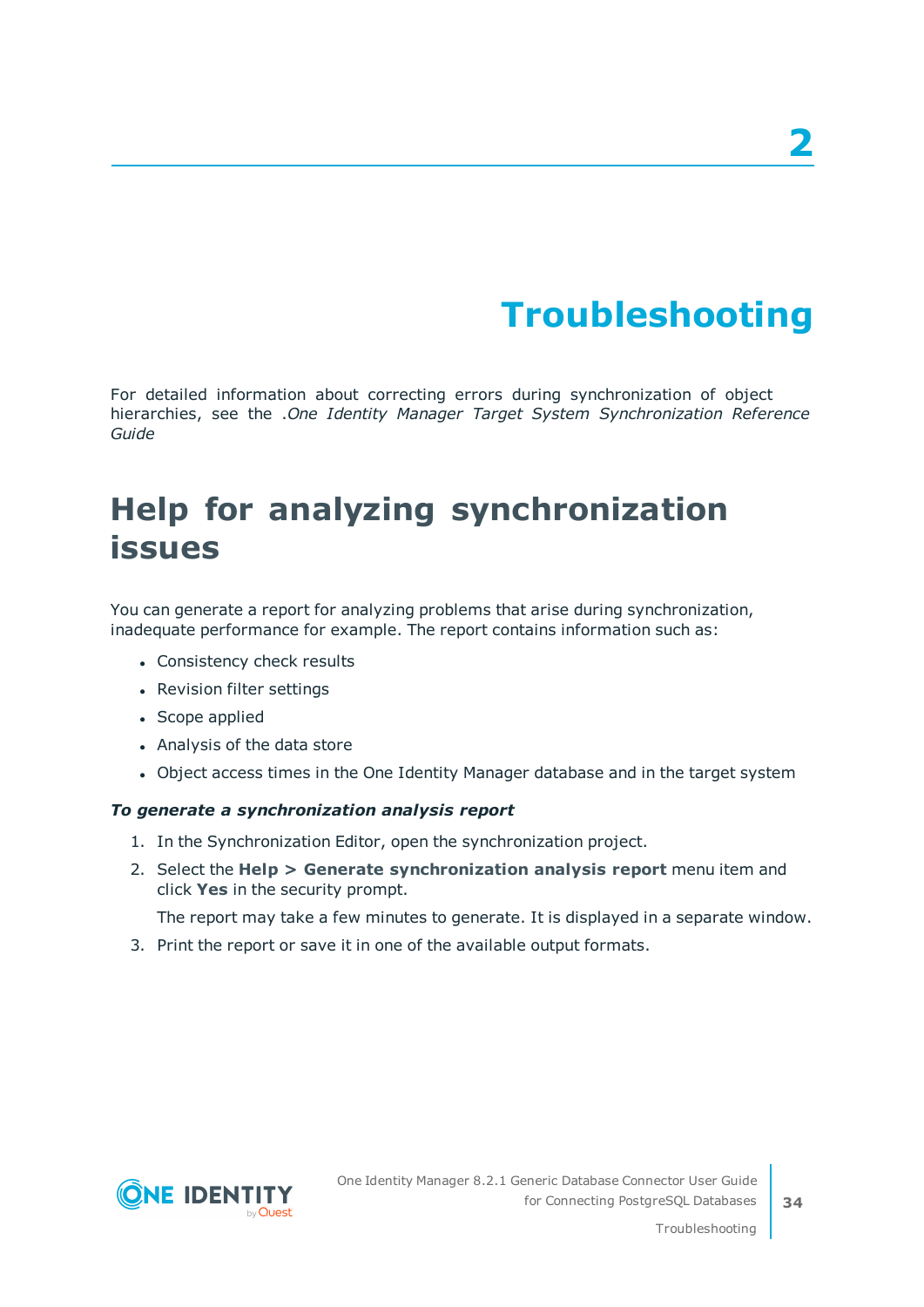<span id="page-34-0"></span>One Identity solutions eliminate the complexities and time-consuming processes often required to govern identities, manage privileged accounts and control access. Our solutions enhance business agility while addressing your IAM challenges with on-premises, cloud and hybrid environments.

## <span id="page-34-1"></span>**Contacting us**

For sales and other inquiries, such as licensing, support, and renewals, visit <https://www.oneidentity.com/company/contact-us.aspx>.

## <span id="page-34-2"></span>**Technical support resources**

Technical support is available to One Identity customers with a valid maintenance contract and customers who have trial versions. You can access the Support Portal at [https://support.oneidentity.com/.](https://support.oneidentity.com/)

The Support Portal provides self-help tools you can use to solve problems quickly and independently, 24 hours a day, 365 days a year. The Support Portal enables you to:

- Submit and manage a Service Request
- View Knowledge Base articles
- Sign up for product notifications
- Download software and technical documentation
- View how-to videos at [www.YouTube.com/OneIdentity](http://www.youtube.com/OneIdentity)
- Engage in community discussions
- Chat with support engineers online
- View services to assist you with your product



About us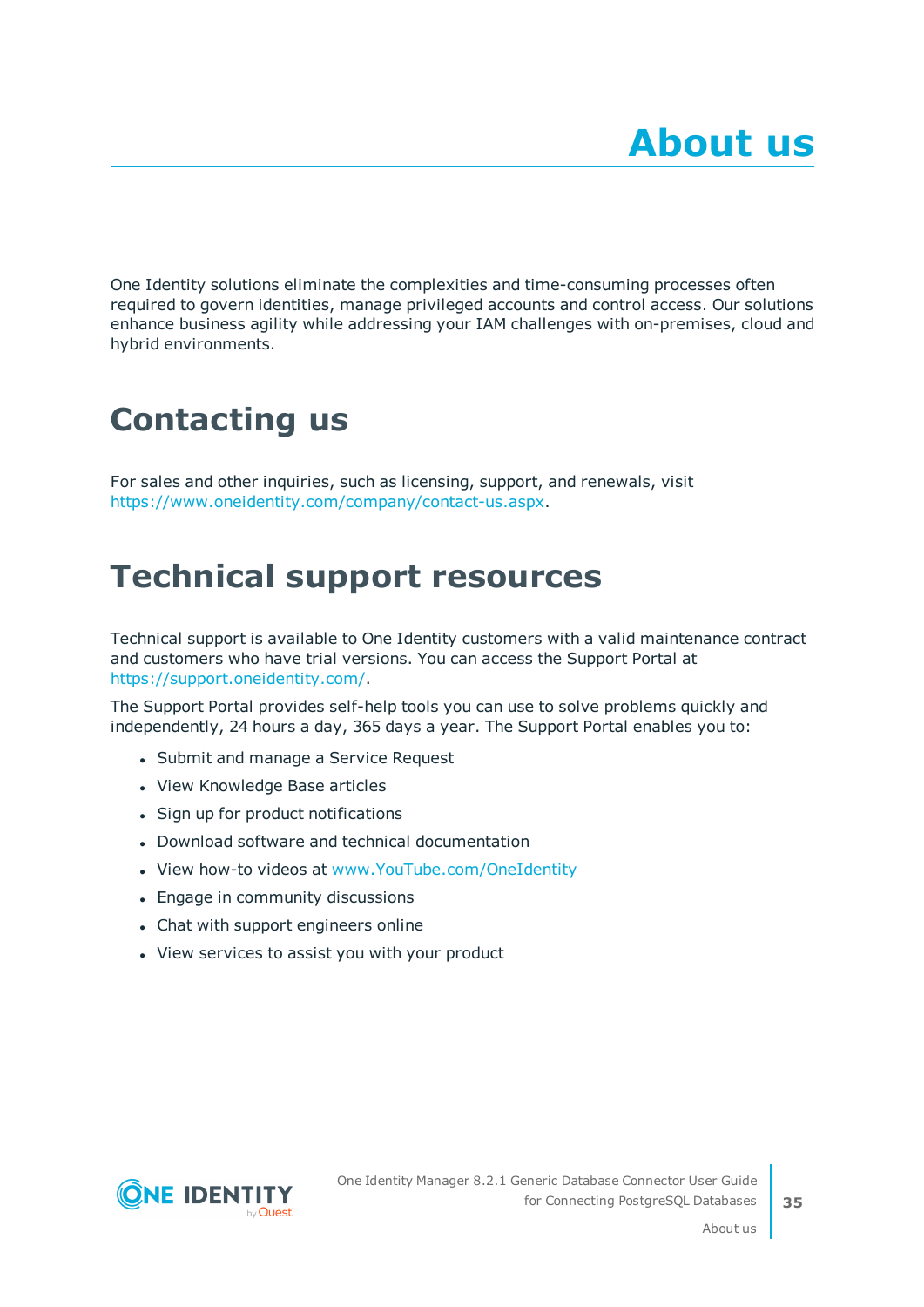# **Index**

### <span id="page-35-0"></span>**A**

application role [5](#page-4-0) application role for synchronization [9](#page-8-0)

### **B**

base object [13](#page-12-0), [32](#page-31-0)

### **D**

database connector generic [4](#page-3-0)

### **J**

Job server edit [10](#page-9-0)

### **M**

membership modify provisioning [30](#page-29-0)

### **O**

object delete immediately [29](#page-28-0) outstanding [26](#page-25-1), [29](#page-28-0) publish [29](#page-28-0) outstanding object [26](#page-25-1)

### **P**

provisioning members list [30](#page-29-0)



### **R**

remote connection server [13](#page-12-0)

### **S**

schema changes [24](#page-23-0) shrink [24](#page-23-0) update [24](#page-23-0) single object synchronization [32](#page-31-0) synchronization start [25](#page-24-0) synchronization analysis report [34](#page-33-1) synchronization configuration [13](#page-12-0), [15](#page-14-0) synchronization log [26](#page-25-0) synchronization server [13](#page-12-0) configure [10](#page-9-0) install [10](#page-9-0) Job server [10](#page-9-0)

### **T**

target system synchronization table to assign [27](#page-26-0) target system type [27](#page-26-0)

### **V**

variable set [13](#page-12-0)

Index